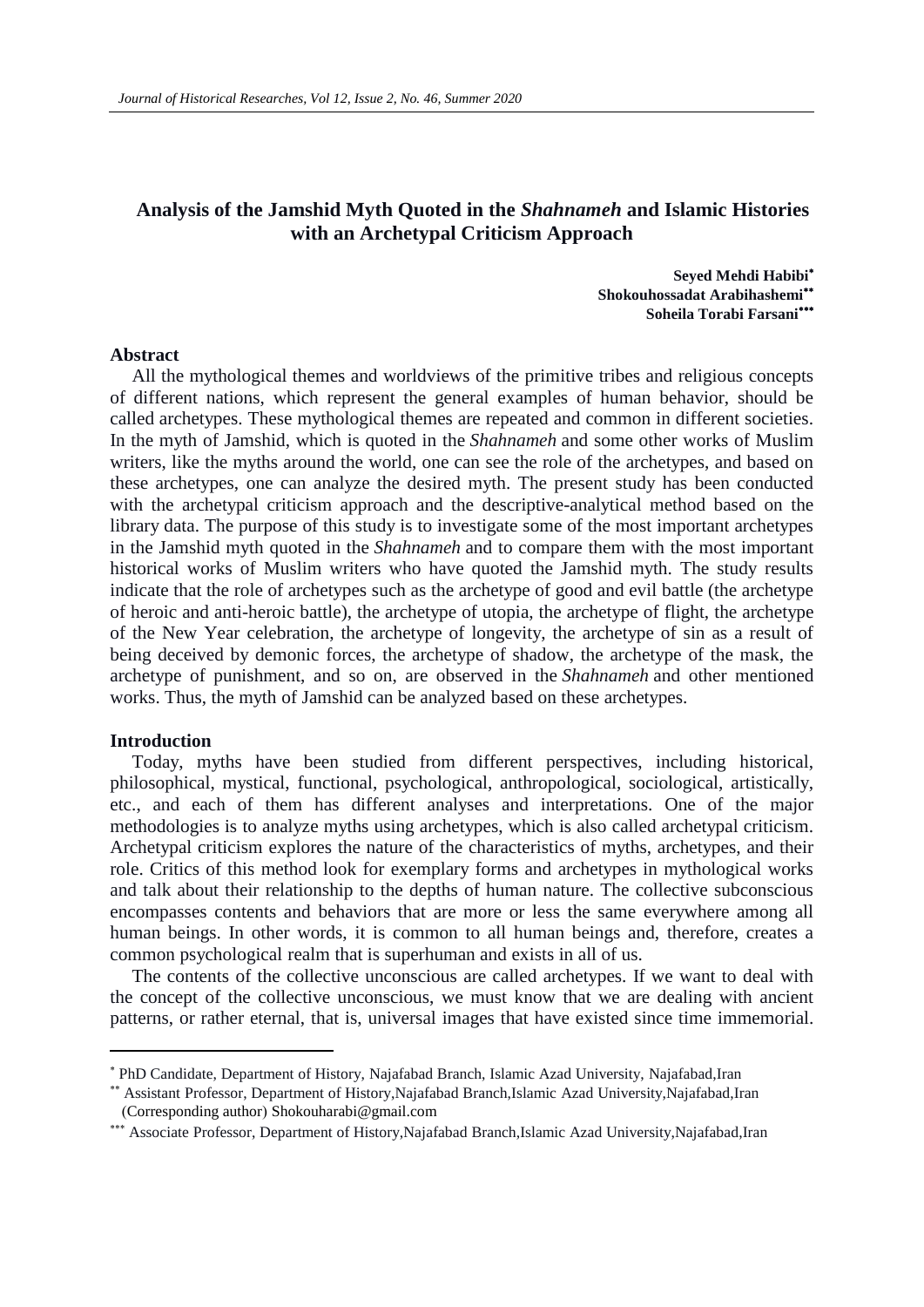Accordingly, the contents of the collective unconscious are formed by archetypes. These archetypes are deposited in the collective subconscious of human beings based on ancient experiences and manifest themselves in the form of dreams, myths, and works of art. In the definition of an archetype, it can be said that it includes a pattern, a model, a person, a letter, an example that looks, patterns, models people, professions, and other examples of perfect imitations, or at least very similar to them. The analysis and adaptation of the archetypes that make up the structure of myths will enable researchers to solve the mysteries of prehistoric man and analyze their beliefs. This study examines the myth of Jamshid, one of the most famous Iranian myths narrated in the *Shahnameh* and some other historical works of Muslim writers and analyzes some of the most important archetypes in this myth.

### **Material & Methods**

Since the present research is a library study in which the library data constitute the main materials for investigation. The research method is descriptive-analytical with an archetypal criticism approach.

### **Discussions of Results and Conclusions**

The results of this study indicate that the narration of the *Shahnameh* and the narrations of the other Muslim writers concerning the myth of Jamshid are very close to each other and there are slight differences in these narrations. In the myth of Jamshid, like many other Iranian myths, the archetype of the battle between good and evil is symbolized in the form of the battle between a hero and an anti-hero. In this myth, Jamshid can be mentioned as a hero who is captured by carnality in the end or by being deceived by demons who are a symbol of the negative part of the archetype of the shadow, he deviates from the right path and commits the sin of heresy. This sin of Jamshid carries a heavy punishment, and that is the loss of all possessions, wandering, and tragic death.

Archetypes of sin and punishment are among the most important archetypes found in this myth. In this myth, the archetype of utopia can also be seen. In various sources, the period of Jamshid's reign is mentioned as a golden period, which is the manifestation of the archetype of the utopia in Persian myths. The flight archetype is another important archetype that has been quoted in the myth of Jamshid and various sources. The narration of this archetype is the manifestation of ancient human desires to fly in the skies. Another important archetype in this myth is the archetype of the New Year celebration. The archetype of the New Year celebration is one of the most important archetypes that has continued to live in the cultural geography of Iran until today in the form of the Nowruz celebration. Another important archetype quoted in this myth is the archetype of the longevity of some mythical kings. This archetype is also reproducible and can be seen in many myths. In general, by examining the archetypes in the myth of Jamshid and applying them in different narrations, an acceptable analysis of this myth can be achieved.

### **Keywords**

Myth, Archetype, Jamshid, Shahnameh, Islamic Histories.

### **References**

- 1. Abnu al-Athir, I. (2004). *Tarikh-e Kamel*. Translated by Seyed Hossein-e Rouhani, Volume 1, Tehran: Asatir Publication.
- 2. Abnu al-Balkhi, (2006). *Farsnameh*. Edited by Guy Le Strange and Reynold Nicholson, Tehran: Asatir Publication.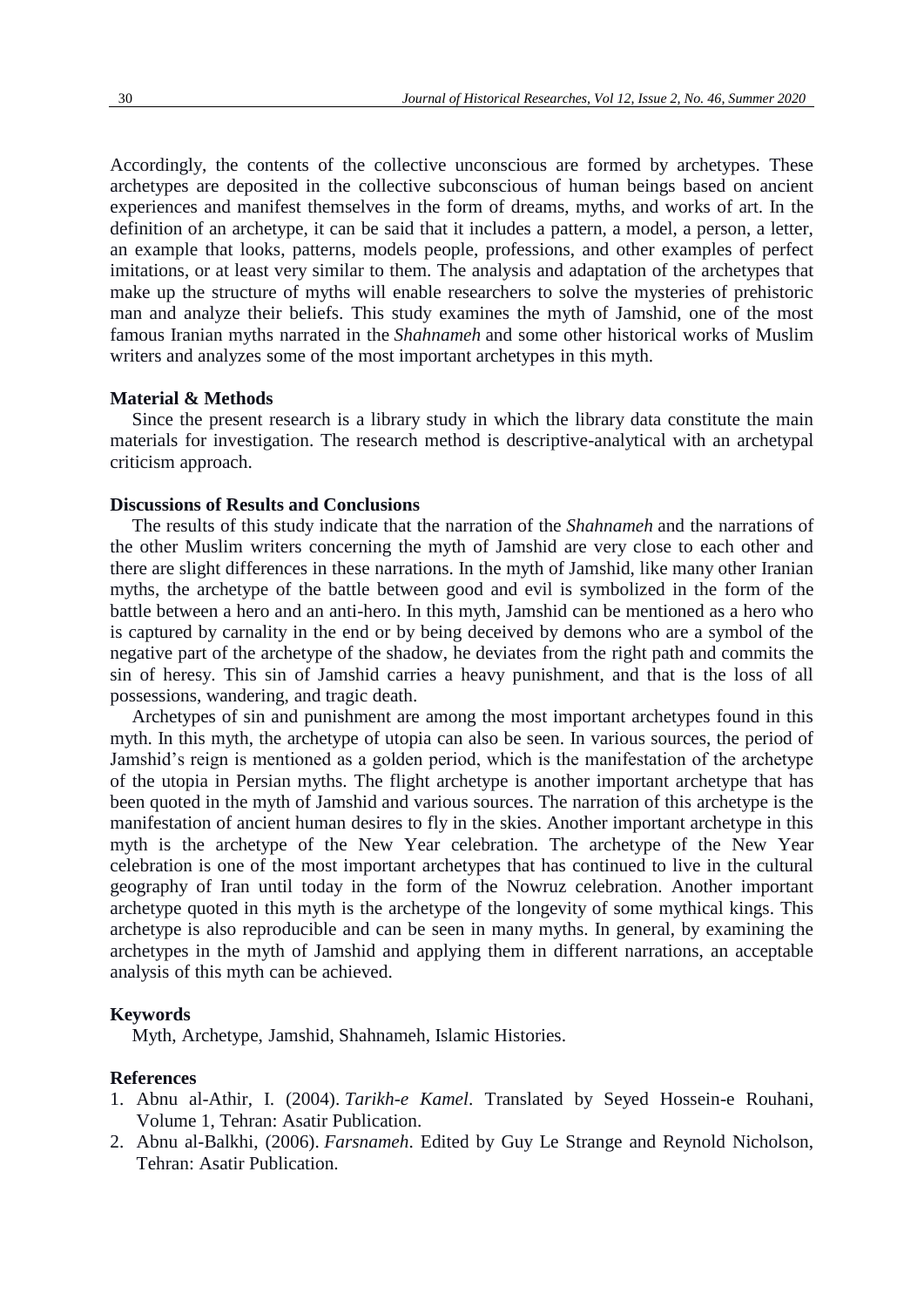- 3. Akbari-e Mafakher, A. (2013). Mythological and Epic Foundations in the Story of Beasts of Mazandaran in Shahnameh. *Journal of Epic Literature*, 8(14), 33-64.
- 4. Al-Tha'alibi, A. (1989). *Histoire des Rois des Perses*. Translated by Mohammad-e Faza'eli, Tehran: Noghreh Publication.
- 5. *Avesta* (2006). Translated by Jalil Dostkhah, Volume 1. Tehran: Morvarid Publication.
- 6. *Avesta* (2006). Translated by Jalil Dostkhah, Volume 2. Tehran: Morvarid Publication.
- 7. Bahar, M. (Ed.) (1939). *Mojmal al-Tawarikh va al-Qasas*. Tehran: Kalaleh Khavar Publication.
- 8. Bal'ami, M. (1974).*Tarikh Bal'ami*. Edited by Mohammad Taghi Bahar, Volume 1, Tehran: Tabesh Publication.
- 9. Biruni, M. A. (2007). *Asar al-Baqiyah*. Translated by Akbar-e Danasersht, Tehran: Amir Kabir Publication.
- 10. Dinavari, A. (2002). *Akhbar al-Tawal*. Translated by Mahmoud-e Mahdavi-e Damghani, Tehran: Nashr-e Ney Publication.
- 11. *Dinkard Book seven*, (2010). Translated by Mohammad Taghi Rashed-Mohassel, Tehran: Research Institute of Humanities and Cultural Studies.
- 12. Durant, W. J. (1956). *History of Civilization*. Translated by Amir Hosssein-e Arianpour and Fath Allah Mujtabaie and Hoshang-e Pirnazar, Tehran: Eghbal Publication.
- 13. Emami, N. (2006). *Fundamentals and Methods of Literary Criticism*. Tehran: Jami Publication.
- 14. Esfahani, H. (1967). *History of Prophets and Kings*. Translated by Jafar Shear, Tehran: Iranian Culture Foundation.
- 15. Faranbagh-e Dadegi, (1990). *Bondahesh*. Translated by Mehrdad-e Bahar, Tehran: Tous Publication.
- 16. Ferdowsi, A. (1987). *Shahnameh*. By the Effort of Jalal Khaleghi-e Motlagh, Volume 1. New York: Bibliotheca Persica.
- 17. Ferdowsi, A. (1992). *Shahnameh*. By the Effort of Jalal Khaleghi-e Motlagh, Volume 3. California and New York: Iran Heritage Foundation.
- 18. Gardizi, A. (1984). *Zayn al-Akhbar*. Edited by Abdol-hayy-e Habibi, Tehran: Iranian Culture Foundation.
- 19. Ghaemi, F. (2013). An Analytic Mythological study of The Archetype of the First Human and its Samples in the Pishdadis Section of Shahnameh. *Journal of Mytho-Mystic Literature*, 9(31), 169- 209.
- 20.Jacobsen, T. (1973). *The List of Kings of Sumerian*. Chicago: University of Chicago press.
- 21.Jung, C. G. (2018). *Archetypen und das collective unbewusste*. Translated by Farnaz-e Ganji and Mohammad Bager-e Ismailpour, Tehran: Jami Publication.
- 22. Kazzazi, M. (2013). *Ancient Book*. Volume 1, Tehran: Samt Publication.
- 23. Keshavarzi, W., & Firoozpour, M. (2013). A Study of the Archetype of Shadow in Al-Heydari's Long Poems. *Quarterly Journal of Lasan-on mobeen*, 4(11), 147- 160.
- 24. Lundin, R. W. (2003). *Theories and Systems of Psychology*. Translated by Yahya Seyed Mohammadi, Tehran: Jami Publication.
- 25. Mirfakhraie, M. (1999). *Translation of Pahlavi Rivayat*. Tehran: Institute of Cultural Studies and Research.
- 26. Mostofi Qazvini, H. (2002). *Tarikh Gozideh*. By the Effort of Abd al-Hossein Navayi, Tehran: Amir Kabir Publication.
- 27. Naini, S. M. R. (1993). *Translation of Rig-Veda*. Tehran: Noghreh Publication.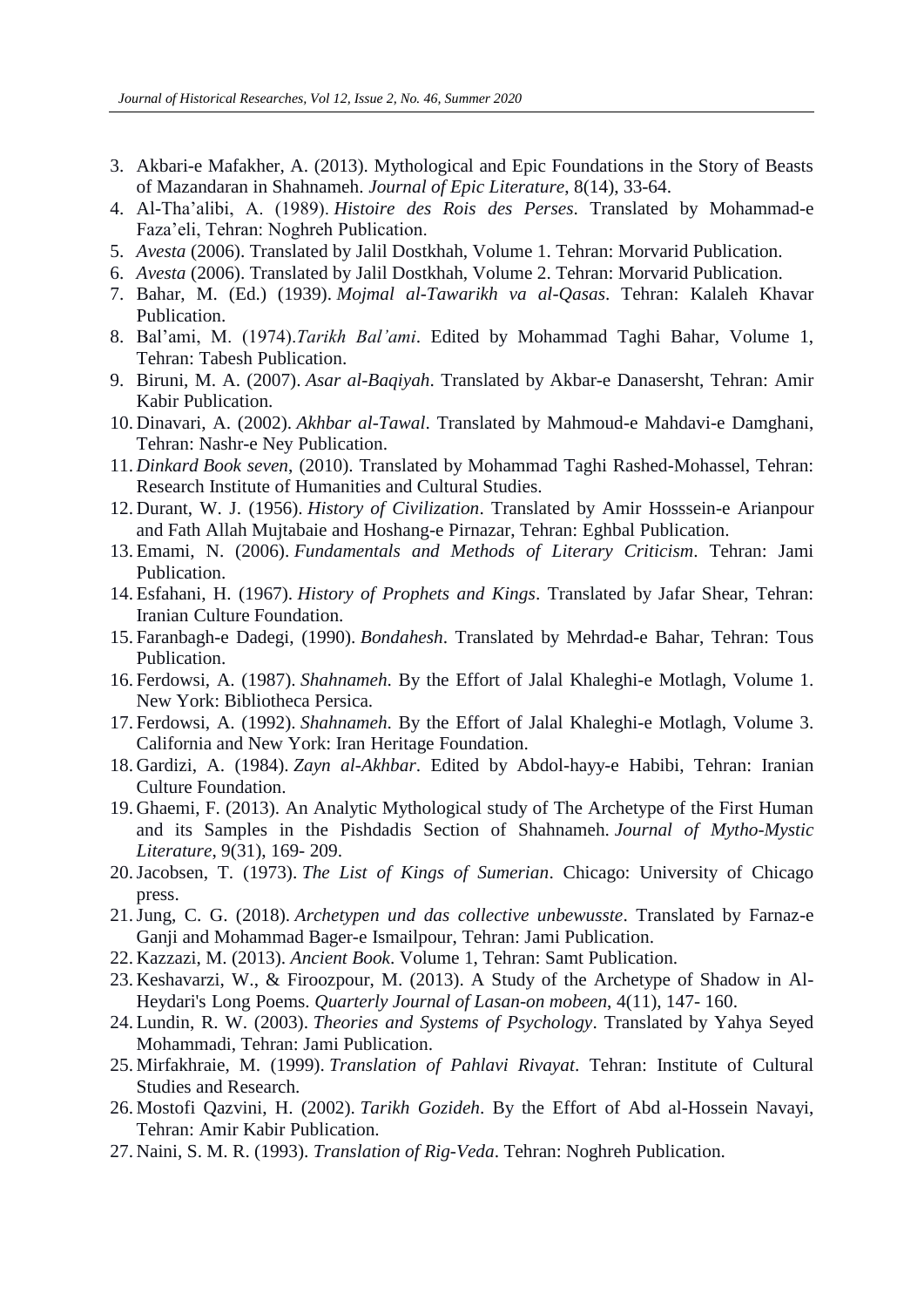- 28. Nasrollahzadeh, C., & Garshasbi, A. (2016). Parthian Royal Titles on the Coins. *Journal of Historical Perspective & Historiography*, 26(18), 137- 160.
- 29. Parham, M., & Ghaemi, F. (2009). Genres and Samples of the Archetype of Heaven Utopia in Ancient Iranian Culture and Classical Persian Literature. *Studies of literary Criticism*, 17, 151- 170.
- 30. Parvan, H. & Rezaei Dasht Arjaneh, M. (2019). A Comparative-analytic Survey of Flight Myths (Kaukavoos, Nimrod, Wu.i, Ikarous, Etane). *Journal of Epic Literature*, 15(1), 93- 118.
- 31. Pourdavoud, E. (2005). *Gathas*. Tehran: Asatir Publication.
- 32. Qomi, H. (1982). *Tarikh-e Qom.* Translated by Hassan Qomi, Tehran: Tous Publication.
- 33. Rajabi, P. (2006). *The History of Iran in the Seleucid and Parthian Periods*. Tehran: Payame Noor Publication.
- 34. Reichelt, H. (1911). *Avesta Reader*. Strasburg: (n.p).
- 35. Ruthven, K. K. (2008). *Myth*. Translated by Abolghasem Ismailpour, Tehran: Markaz Publication.
- 36. Sazmand, B. (2014). Identity Representations of Norouz in the Iran's Civilization Zone. *National Studies*, 15(3), 55- 80.
- 37. Schmidt, J. (2005). *Dictionnaire de la mythologie grecque et romaine*. Translated by Shahla Bradaran-e Khosroshahi, Tehran: Roozbehan Publication.
- 38. Shamisa, S. (2004). *Literary Genres*. Tehran: Mitra Publication.
- 39. Tabari, M. (2004). *Tarikh Tabari*. Translated by Abolghasem Payandeh, Volume 1, Tehran: Asatir Publication.
- 40. Tafazzoli, A. (1975). *Translation of Minuye Xerad*. Tehran: Iranian Culture Foundation.
- 41. Taheri, M., & Aghajani, H. (2013). An Analysis of the Archetype of Hero's Journey based on Campbell's and Jung's Thoughts. *Journal of Mytho-Mystic Literature*, 9(32), 169- 198. 42. *The Holy Quran*.
- 43. Yaqubi, A. (2003). *Tarikh Yaqubi*. Translated by Mohammad Ibrahim Ayati, Volume 1, Tehran: Scientific and Cultural Publication.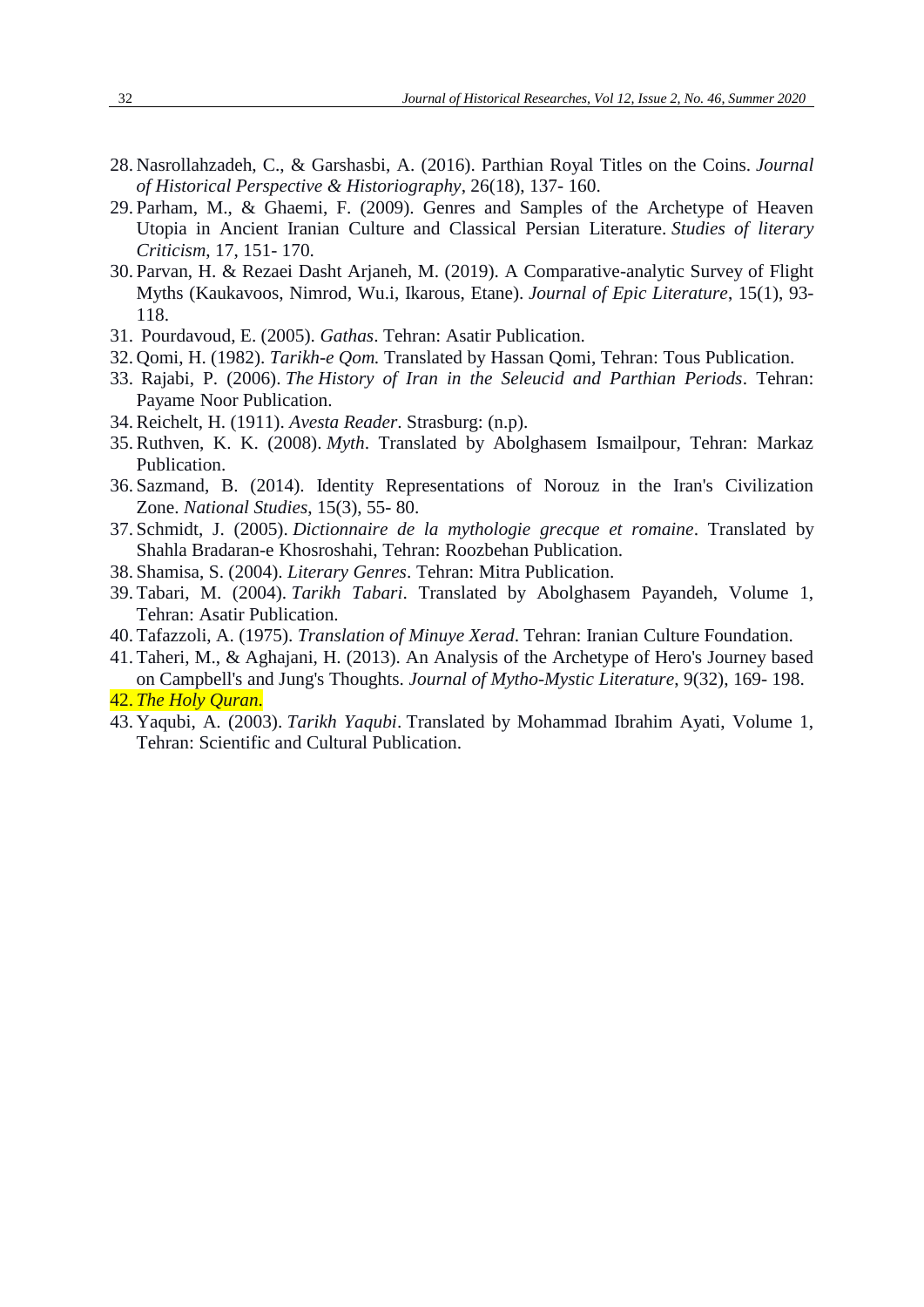فصل نامه علمی پژوهش های تاریخی (نوع مقاله: پژوهشی) معاونت پژوهش و فناوری دانشگاه اصفهان سال پنجاه و ششم، دوره جدید، سال دوازدهم شماره دوم (پیاپی ٤٦)، تابستان ١٣٩٩، صص ١٠٤– ٨٧ تاریخ وصول: 1399/4/9 ، تاریخ پهیرش: 1399/7/23 Doi: [10.22108/JHR.2020.123747.2016](https://jhr.ui.ac.ir/article_25170.html)

## **تحلیل اسطورۀ جمشید نقلشده در شاهنامه و تاریخهای اسالمی با رویکرد نقد کهنالگویی**

**- شکوهالسادات اعرابی هاشمی \* سید مهدی حبیبی - سهیال ترابی فارسانی \*\*** \*\*\*

**چکیده**

تمامی مضامین اسطورهای و جهانبینی اقوام ابتـدایی و مفـاهیم مـذهبی ملـتهـای مختلـف را کـه نشـاندهنـدهٔ نمونههای عام سلوک آدمی است، باید کهنالگو نامید. ایــن مضــامین اســطورهای در جوامــع مختلــف تکرارشــونده و مشترک اند. در اسطورۀ جمشید که در شاهنامه و برخی دیگر از آثار نویسندگان مسلمان نقل شده است نیز، همچـون اسطوره های سراسر جهان، نقش آفرینی کهن الگوها را مشاهده می کنیم. براساس ایـن کهـن الگوهـا مـی تـوان اسـطورهٔ مانظر را تحلیل کرد.

پژوهش حاضر با رویکرد نقد کهن الگویی و به روش توصیفی تحلیلی و براساس داده های کتابخانه ای تدوین شده است. هدف از این پژوهش، بررسی و تحلیل برخی از مهمترین کهن الگوهای موجود در اسطورۀ جمشید، نقــل شــده در شاهنامه و تطبیق آن با مهمترین آثار تاریخی نویسندگان مسلمان است که اسطورۀ جمشید را نقل کرده انــد. نتــایج به دستآمده حکایت از آن دارد که در شاهنامه و دیگر آثار ذکرشده، نقش آفرینی کهن الگوهایی همچون: کهـن الگـوی نبرد خیر و شر (کهن الگوی نبرد قهرمان و ضد قهرمان)، کهن الگوی آرمانشهر، کهن الگوی پرواز، کهن الگـوی جشـن سال نو، کهن الگوی عمر طولانی، کهن الگوی گناه در اثـر فریـبخـوردن از نیروهـای اهریمنـی، کهـن الگـوی سـایه، کهن الگوی نقاب، کهن الگوی مجازات و... مشاهده می شـود. براسـاس ایـن کهـن الگوهـا، تحلیـل اسـطورۀ جمشـید امکانپذیر می شود.

**واژههای کلیدی:** اسطوره، کهنالگو، جمشیا، شا نام ، تاریخ ای اسالمی.

1

\*\*\* دانشیار گروه تاریخ، دانشکده علوم انسانی، واحد نجف آباد، دانشگاه آزاد اسلامی، نجف آباد، ایران tfarsani@yahoo.com

<sup>\*</sup>دانشجوی دکتری گروه تاریخ، دانشکده علوم انسانی، واحد نجف آباد، دانشگاه آزاد اسلامی، نجف آباد، ایران mehdihabibi@gmail.com

<sup>\*\*</sup> استادیار گروه تاریخ، دانشکده علوم انسانی، واحد نجف آباد، دانشگاه آزاد اسلامی، نجفآباد، ایران (نویسنده مسؤول) shokouharabi@gmail.com

Copyright © 2019, University of Isfahan. This is an Open Access article distributed under the terms of the Creative Commons Attribution License (http://creativecommons.org/licenses/BY-NC-ND/4.0/), which permits others to download this work and share it with others as long as they credit it, but they cannot change it in any way or use it commercially.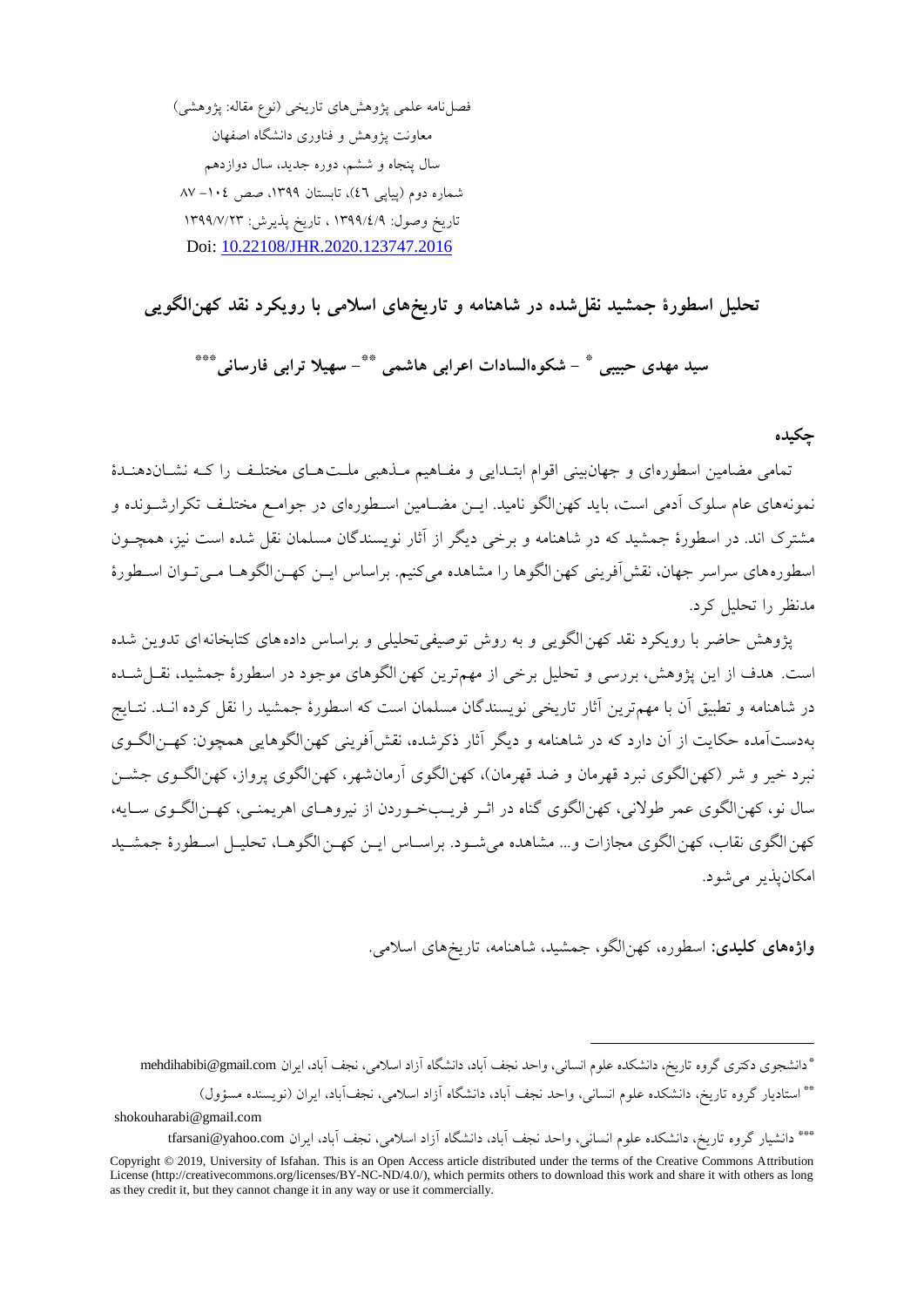#### **مقدمه**

واژهٔ «اسطوره» از زبان عربے وارد زبان فارسے شاه اس . در قرآن کریم این واژه ند بدار بد صدورت جمع، اساطیرالاولین، بـه کـار رفتـه اسـت (قلـم، ١٥؛ احقـاف، ١٧؛ مومنـــون، ٨٣؛ نمـــل، ٣٨؛ فرقـــان، ٥؛ مطففسين، ١٣؛ انعسام، ٢٥؛ انفسال، ٣١؛ نحسل، ٢٤). مترجمان، اساطیر را افسـانههـای دروغـین و سـخنان بی پایه و اساس ترجمه کردهاند.

همان گونه کـه ذکـر شـد، در زبـان پارســی، واژۀ «اسطوره» وامواژهای است برگرفته از زبان عربـی؛ امــا ایسن واژه خسود وامواژهای است از اصل یونسانی یسدتوریا (historia (بدد معنددای استفسددار، تحقیددق، اطلاع، شــرح و تــاریخ (بهــار، ١٣٩١: ٣٤٣). در زبــان انگلیسی، میت (myth) برابر واژۀ اسـطوره اسـت کـه با واژۀ میتوس (mythos) بـه معنــای «شــرح، خبــر و قصه» در زبـان یونـانی و مـوت (mouth) بـه معنــی «دهان، بیان و روایت» در زبان انگلیسی از یک ریشه است (روتون، ۱۳۷۸: ۵۱).

در گذر زمان، نگرش بــه اســطورههــا شــامل ســه دیدگاه است: دیدگاه نخست دربرگیرنـدۀ گذشـتگانی است که اسطوره ها را از رویـدادهای مسـلم تـاریخی میدانسته و به رخداد آنها اعتقاد داشتهاند؛ دیـدگاه دوم، به دورهای مربوط است کـه اعتقـاد و بـاور بــه اسطورهها فرو ریخت و اسطورهها را سخنان بی پایه و اساس و بیفایده میشمردند؛ دیدگاه سوم، دیـدگاهی است که امروزه پژوهشگران با گرایش های مختلف را بر آن داشته است تا در سـاحت اسـطورههـا پــژوهش کنند. در این دیـدگاه، اسـطورههـا سـخنان بـی پایــه و بی اساس و بی فایده نیستند و اسطوره ها نیز کبارکردی دارند؛ برای مثال، چه بسیار رازهـای تـاریخی کـه بـا بررسی اسطورهها فاش شده و چه بسیار آثار هنـری و ادبی که با الهام از اسطورهها خلق شدهاند.

امروزه اسطورههـا از منظرهـای مختلـف همچـون تاریخی، فلسفی، عرفانی، کارکردگرایانــه، روانشناســانه، مردم شناسانه، جامعهشناسانه، هنری و... بررسی می شوند و هرکدام تحلیل ها و تفسیرهای متفـاوتی از اسـطوره هـا ارائه میکنند. در تحلیل اسطورهها، یکسی از شـیوههـای اصلی، تحلیل آنها با استفاده از کهنالگوهاست کـه بـه آن نقا کهنالگویی نیز مد یگویندا . نقدا کهد نالگدو یی، ماهیت ویژگی اسطورهها و کهنالگوها و نقش آنهـا را بررسی میکند. منتقدان ایــن شــیوه، در جســتوجـوی صورت های مثالی و کهن|لگوها در آثار اسطورهای|ند و از رابطۀ آنها با اعماق سرشت بشری سخن مـی گوینـد )امامی، :1385 202(.

ناخودآگـاه جمعــی، محتویــات و رفتارهــایی را دربرمیگیرد که کموبیش در همهجا در بین تمام انسانها مثل هماند؛ به عبارت دیگر، در تمام انسانهــا مشترک است و بنابراین، سـاحت روانــی مشـترکی را میسازد که ماهیتی فوق انسانی دارد و در همۀ ما نیــز وجود دارد. محتویات ناخودآگـاه جمعـی، کهـنالگـو نامیده میشوند. اگـر مـیخـواهیم مفهـوم ناخودآگـاه جمعدی را بررسدی کندیم، بایدا بداانیم بدا الگو دایی باستانی یا به عبارت بهتر، ازلی سروکار داریـم؛ یعنـی ایماژهایی جهانی که از زمان های بسیار دور وجود داشدت اندا )یوند ، :1397 10و11(. بدر ایدن اسداس، محتویات ناخودآگاه جمعدی را کهدن الگو دا تشدکیل میدهند. این کهن|لگوها براساس تجربیات باستانی در ناخوداگاه جمعی انسان ها رسوب کرده انـد و خـود را در قالب خدواب دا و اسداطیر و آثدار ندری نمایدان می کنند. در تعریفی از آرکسی تایب (archetype) یـا کهنالگو میتوان گف آن شامل یک الگو، یدک فدرد، یک حرف و یک نمونه است کـه بـه نظـر مـیرسـد الگوها، افراد، حرف ها و نمونه های دیگر، تقلید کامل آن هستند یا دست کم شباهت بسـیاری بــه آن دارنــد.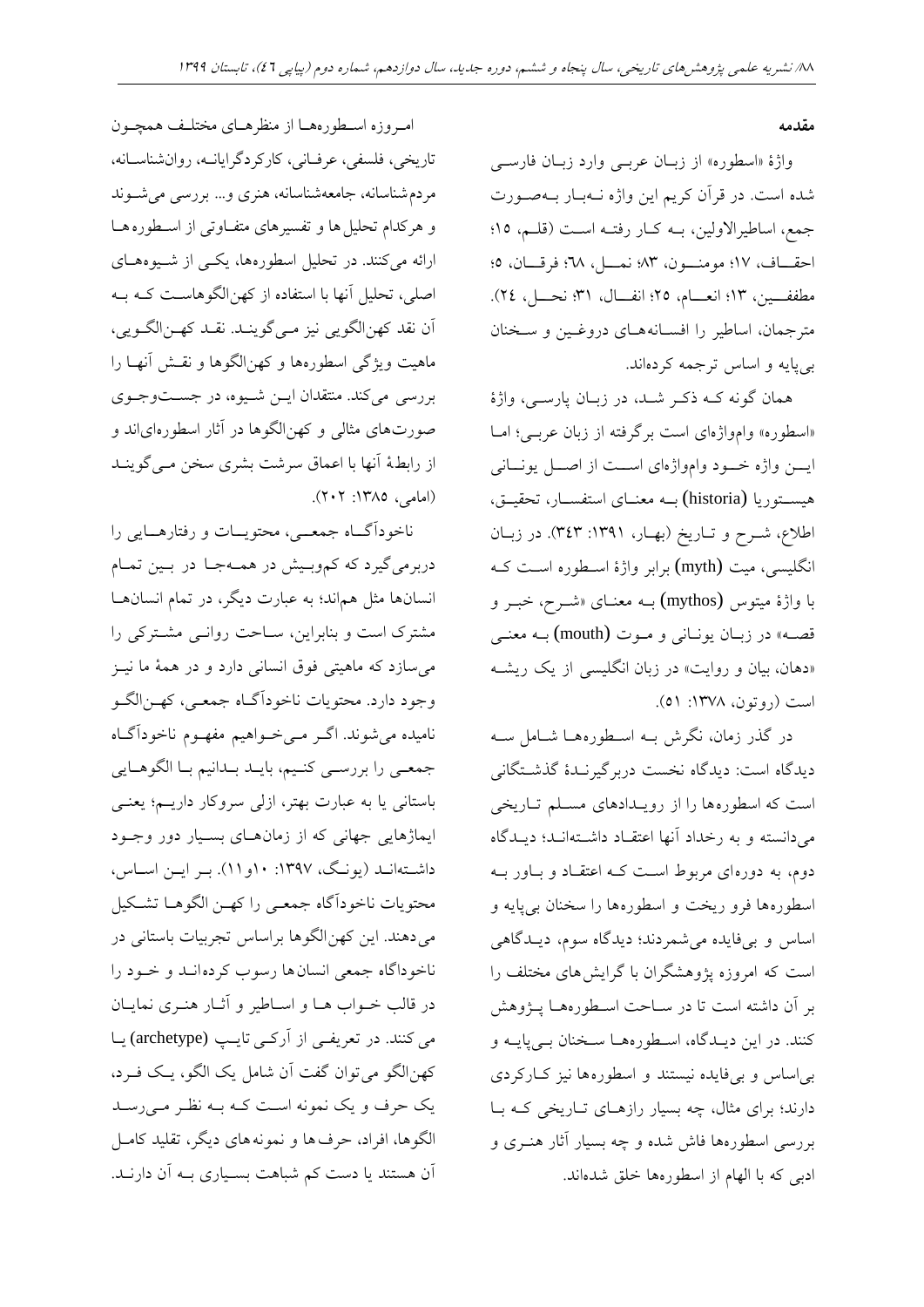دربارۀ کهـنالگوهـا بايـد گفـت اگـر آنهـا را فقـط پدیـدههـایی ذهنـی بـدانیم، اشـتباه بزرگـی مرتکـب شدهایم. اسطورهها و افسانههای قومی نخستین دربارۀ کهن الگوهایی اند که به روش خاصی تعدیل شـده انــد. آنها دیگر محتویات ناخودآگداه نیسدتنا و بد اشدکال خودآگاه تبدیل شدهاند که به طور معمول، سنت آنهـا را به دیگران میآموزد (یونگ، ۱۳۹۷: ۱۱). با راهیـابی کهن الگوها به خودآگاه، نقشآفرینی آنها را در زندگی روزمره شاهدیم و اثرها و تکرار آن را در طول تـاریخ بشر مشاهده میکنیم. تحلیل و تطبیق کهن الگوهـا کـه ساختار اسطورهها را تشکلیل دادهاند، پژوهشگران را قادر خواهد کرد رازهای انسان پیشاتاریخ را حل کنند و باورها و اعتقادات آنها را تحلیل کنند.

پرسش اساسی که در ایــن پــژوهش بــه آن پاســخ داده میشود، با توجه به تکرارپـذیربودن کهـنالگوهـا در اسطوره های سراسر جهان طرح شده است. پژوهش حاضر جواب به ایــن پرســش اسـت کــه در اسطورۀ جمشیا، نقدل شداه در شدا نام و مهدم تدر ین متون تاریخی نویسندگان مسلمان، چه کهـنالگوهـای تکرارشـوندهای درخـور مشـاهده اســت و چگونــه میتوان با استفاده از این مضدام ین، اسدطور ۀ موضدوع بحث را تحلیل کرد. پژو ش حاضر بدا رو یکدرد نقدا کهن|لگـویی و بــه روشــی توصـیفیتحلیلــی، تــلاش میکند به این پرسش پاسخ دهد.

این پژوهش، اسطورۀ جمشید را بررسی مـیکنـد. یکی از اسطورههای ایرانی معروف کـه در شـاهنامه و برخدی دیگدر از آثدار تداریخی نویسدناگان مسدلمان روایست شدده اسست؛ سمیس بعضمی از مهسم تسرین کهن|لگوهای موجود در این اسطوره ازجمله نبرد خیر و شر، قهرمان و ضا قهرمان، آرمانشهر، پرواز، جشن سال نو، گنـاه، سـايه، نقـاب، مجـازات و... را تحليـل میکند. برخی از که نالگوهای تحلیل شده در ایس

پژوهش، از چشم پژوهشگران دور مانده و تا به حـال به آنها توجه نشده است. دربارۀ تحلیل کهنالگوهایی که پیش از این بررسی شدهاند نیز تـلاش مـیکنـیم از زوایای دیگر، این کهنالگوها را واکاوی کنیم.

جمع آوری دادهها به روش کتابخان1ای است و در روند پژوهش، میکوشیم بیشتر بـر منـابع اصـلی تکیــه کنیم. مهمترین آثـار نویســندگان مســلمان کــه در ایــن پـــژوهش اســتفاده کــردهایـــم، عبــارت|نــد از: شــاهنامه فردوسی، تـاریخ طبـری، فارسـنامه ابـنبلخـی، تـاریخ گردیزی یا زین الاخبار، تـاریخ بلعمـی، تـاریخ گزیـده، مجملالتواریخ و القصص، تاریخ ثعدال ی، تدار یخ کامدل ابن اثیر، اخبارالطوال و آثارالباقیــه. ایــن پــژوهش برپــایۀ منابع دورۀ اسلامی شکل گرفته است؛ اما از دیگر منــابع همچون ریگ ودا، اوستا، دینکرد، روایت پهلوی، مینوی خرد و بنا ش در حکم مکمل استفاده کردهایم. **پیشینۀ پژوهش**

دربارۀ کهن|لگوها کتابها و مقالـههـای بسـیاری نوشته شده است. کتاب *انسان و سمبل هایش (*۱۳۹۳) از مهمترین آثار کارل گوستاو یونگ (Gustav Jung Carl )اسدد کدد در آن ناخودآگدداه جمعددی و نقددش نمادها و کهنالگوها در روان انسان بررسمی شـده اسـت. در این کتاب، یونگ و همکارانش برای بررســی و تحلیــل روان انسان، بــهویـــژه بخــش ناخودآگــاه جمعــی روان، از روایتهای اسطورهای و افسانهها یاری می گیرند.

کتاب *ناخودآگاه جمعی و کهنالگوها (*۱۳۹۷)، اثر دیگر یونگ، ازجمله مهمترین آثاری است که دربـارهٔ کهن الگوها نگاشته شده است. این اثر با بررسی نقـش ناخودآگاه جمعی و کهن الگوهایی همچون انیما، مادر، تولا، کودک، شخصد ی حیلد گدر و... روان آدمد ی را واکاوی میکند. شیوهای که یونگ در آثار خـود بـرای شـناخت بخـش ناخودآگــاه روان، یعنــی اســتفاده از استطوره هسا و افستانه هسا، بسه کنار بسرده، بسرای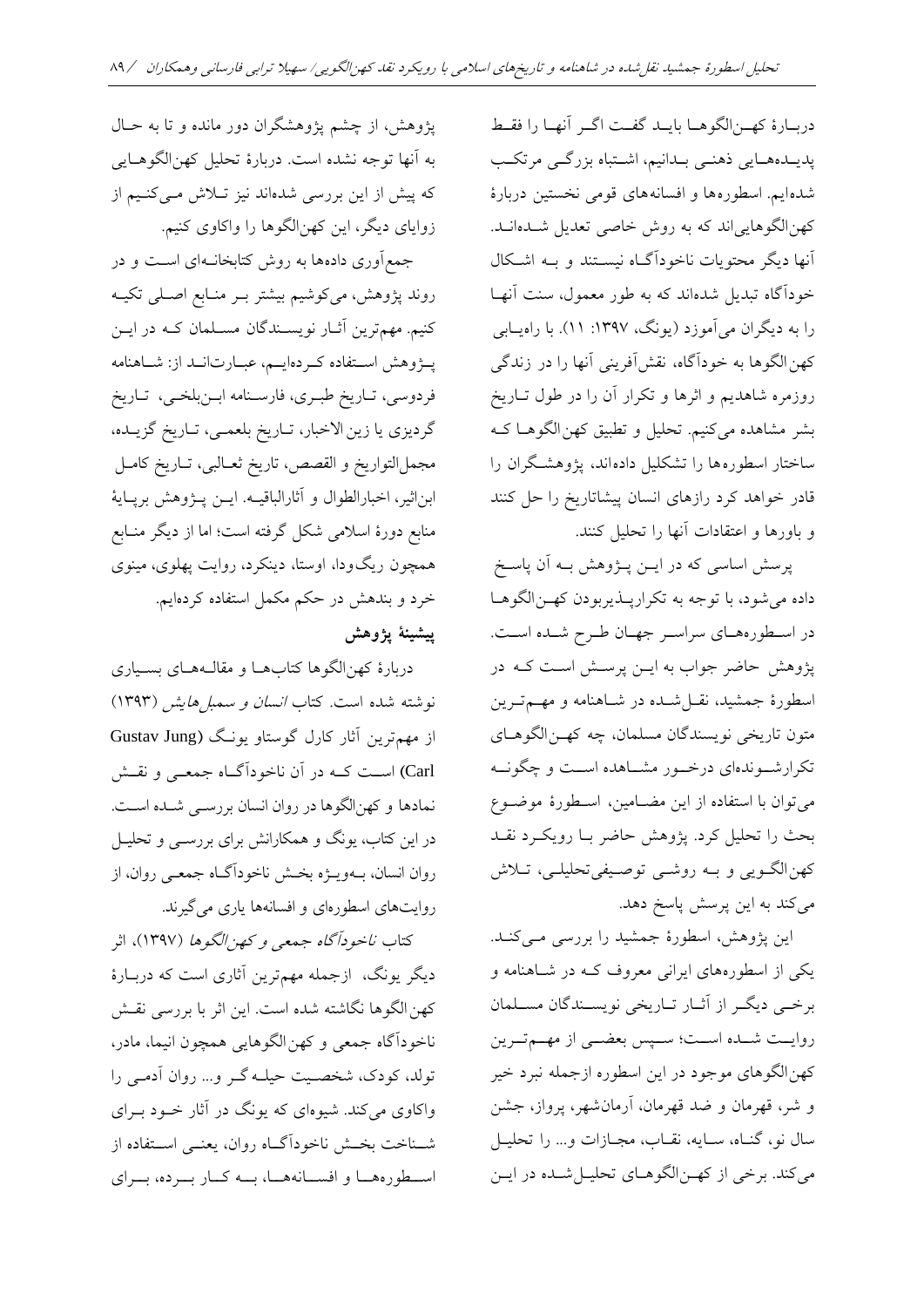اسطورهشناسان بسیار مفید فایده قرار گرفته است. این شیوه در اسطورهشناسی، اساس تحلیـل کهـنالگـویی قرار گرفته است.

کتاب *قهرمــان هزارچهـره* نــوشتۀ جــوزف کميبــل (Joseph Campbell) (١٣٨٥)، کتاب دیگری است که در شناخت اسطورهها، بهویژه شـناخت کهـنالگـویی اسطوره هـا، نقـش پررنگــی دارد. جــوزف کمپبــل بــا بررسی اسطورهها به این نتیجه رسید که داستان های قهرمانان اسدطوره ای در سراسدر جهدان از ید ک الگدو پیروی میکنند. این اثـر از مهـمترین پـژوهش هـایی است کـه در نقــد کهـــن|لگــویی، بـــهویـــژه بررســـی کهن الگوی قهرمـان، نقـش چشـمگیری دارد. مشـکل نظریۀ کمپبل را باید در ایـن دانسـت کـه اسـطورههـا همیشه به یک شکل ساخته نمیشوند که بتوان تمامی آنها را در قالب الگویی واحا تحلیل کرد.

کتــاب *اســطوره، رویــا، راز* نــوشتۀ میرچــا الیــاده (Mircea Eliade) (١٣٨٢)، از آثار مهم در زمينۀ اسطورهشناســی اســت. الیــاده در نظریــههــایی کــه در آثارش طرح و بررسی کرده، به نظریههای کهنالگویی یونگ نیـز نـیمنگــاهی داشــته اســت. او در جایگــاه اسطورهشناس، تاریخ حقیقی و قدسی و سرنمونهها را کشف کـرده و بــه الگوهــای نمونــهای در هرگونــه آفـرینش اشـاره کـرده اسـت. مقـالۀ نقـد اسـاطیری شخصیت جمشید از منظـر اوسـتا و شـاهنامه نــوشتهٔ محمـــدجعفر یـــاحقی و فـــرزاد قـــائمی (١٣٨٦) از پژوهش های مهمی است کـه اسـطورهٔ جمشـید را از منظر کهن الگویی بررسی کـرده اسـت. ایــن پــژوهش برخی از کهنالگو ای موجود در اسطورۀ جمشد یا را مچون زوج الهی، شاه موبا، شهر آرمانی، گناه ازلد ی و... واکاوی کرده است.

شیوهای کـه نویسـندگان از آن بـرای تحلیـل ایــن کهن الگوها استفاده کردهانـد، ایــن قابلیـت را دارد در

دیگددر پددژو ش ددایی اسددتفاده شددود کدد در زمینۀ کهن|لگوها انجام می شوند. نداشتن پیشینۀ پــژوهش و داشتن مقدمۀ مختصر، بدون تعریـف مفـاهیم کلیـدی اسـطوره و کهــن|لگــو در بخــشهــای مقــدماتی، از ضعفهای مهم مقالۀ نقد اساطیری شخصیت جمشـید از منظر اوستا و شاهنامه است.

از آنجا کـه اسـطورۀ جمشـید از اسـطورههـای معروف ایرانی است، پژووهش هـای بسـیاری دربـارهٔ این اسطوره انجام پذیرفته است که در ادامه، به برخی از مهم ترین آنها اشاره میکنیم. کتاب *نسوروز جمشسید* نوشتۀ جواد برومنا سعیا )1377( پژو شی اسد در باب پیدایی نوروز و ارتباط آن بــا اســطورهٔ جمشــید. جشن سال نو ایرانی، یعنـی نــوروز را بایــد در حکــم یکدی از کهدنالگو دای اساسدی موجدود در اسدطورۀ جمشید بررسی کرد. در این کتـاب از منـابع فراوانـی، به ویژه منابع اسلامی، استفاده شده است و بیشتر، تکیه بر ارجاعهای مختلف است؛ اما تحلیل هـای نویســنده، در مقایسه با ارجاع ها، حجم بسیار کمتری از کتاب را به خود اختصاص داده است.

مقالۀ «جمشـید در منشـور اسـاطیر»، نـوشتۀ فـرخ لطیف نژاد (۱۳۸۸) پژوهشی است در تحـول اسـطورهٔ جمشید از دوران ودایی و گاهانی و اوستایی جدید تا دوران اسلامی و شاهنامۀ فردوسی. با توجه بـه اینکـه این پژو ش اسطورۀ جمشیا را در طول دوران ودایی تــا دوران اســـلامی بررســـی کـــرده اســـت، بـــرای پژو ش ای مختل در زمینۀ اسطورۀ جمشیا یاریگر خوبی است. ضعف اصلی این پـژوهش در کــمرنـگ بودن استفاده از منابع و تکیه بیش از حد بر کتابهای پژوهشی است. مقالــه بــه عناصــر اســطورهٔ جمشــید، براساس منطق مکالمۀ اساطیر، نوشتۀ محما بهنامفدر و علمیاکبر رضادوست (۱۳۹۰) نگاه دارد. اثری که براساس نظریههای منطق مکـالمۀ میخائیــل بــاختین و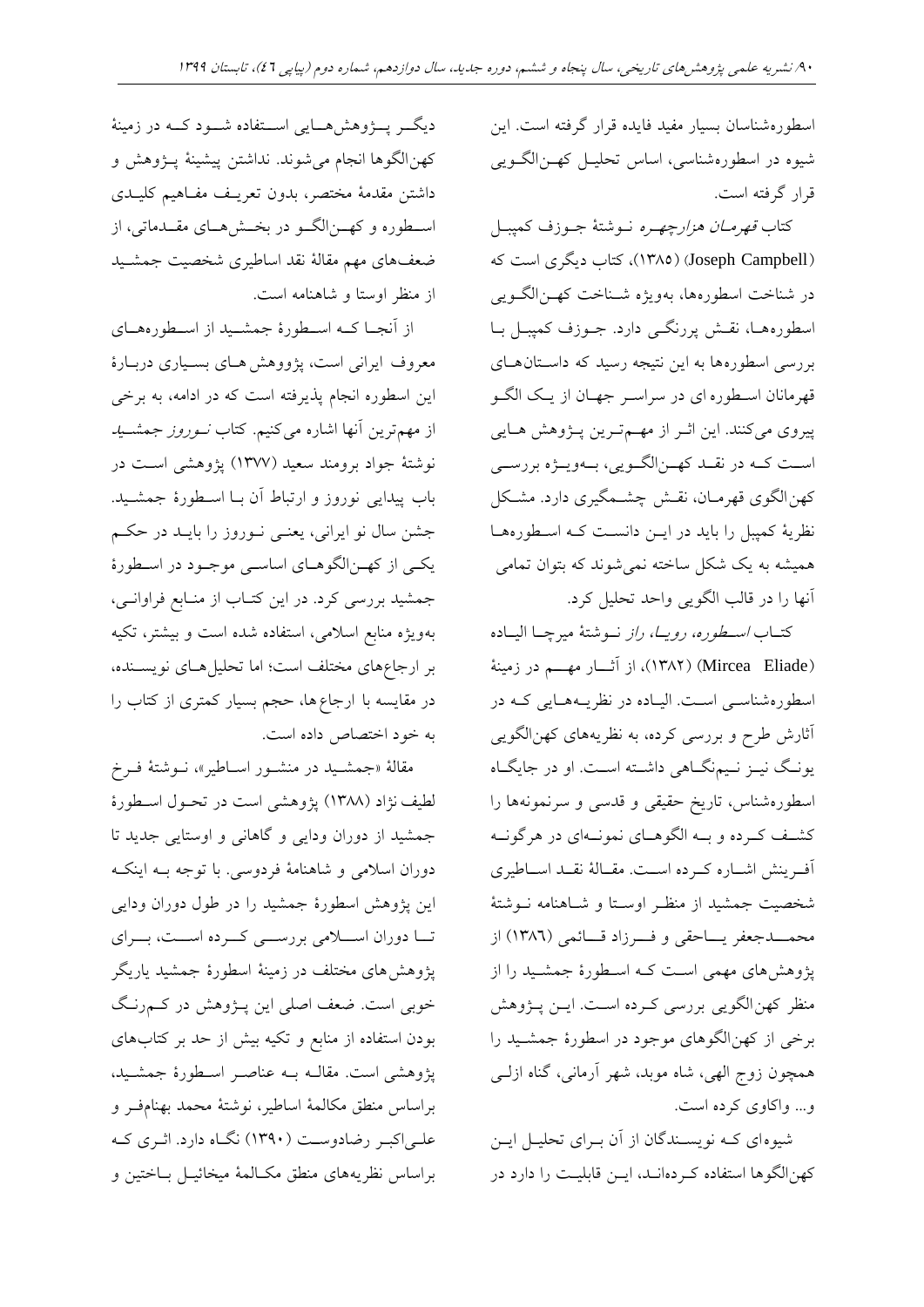منطـق مکـالمۀ اسـاطیری لـوی اسـتروس، اسـطورۀ جمشید را بررسی کرده است. این امر امکانپذیر است که عناصـر سـاختاری کـه در این پژو ش بد آنهدا اشداره شداه اسد ، مچدون گنداه جمشید را از منظر که ن الگویی نیـز واکـاوی کـرد. ایــن پدژو ش بدا اسدتفاده از تحلیدل دای سداختاری، مندابعی مچون اوستا و متون پهلوی و متون نویسناگان مسدلمان را با نظریههای نوین در هـم آمیختـه اسـت و از اسـطورهٔ جمشید طرحی نو ارائه کرده است. ضعیف اصلی ایـن مقالۀ «دگردیسی هــای اســطورۀ جمشــید در گــذار از

> مقالۀ «بررسی سرانجام جمشید، پادشاه اسـاطیری در ماخذ گوناگون» نوشتۀ محمدجعفر دهقـی و زهــرا دشتبان (۱۳۹۲) پژوهشمی است در سرانجام کار جمشید و روایـتهـای مختلـف در ایـن زمینـه. ایـن پژوهش با توجه کردن به روایت های مختلف دربـارۀ سرانجام کار جمشید، الگوهای کهن گنـاه و مجـازات را نیــز کــه در ســرانجام اســطورۀ جمشــید مشــاهده میشونا، بررسی کدرده اسد . اید ن مقالد از معداود پژوهشهایی است که بـا اسـتفاده از منـابع مختلـف، دربارۀ سرانجام کـار جمشـید کنکـاش کـرده اسـت. ضعف اصلی این پژوهش در ارجاعهاست. در برخـی از ارجـاعهـا بـهجـای اسـتفاده از منـابع اصـلی، از کتابهای پژوهشی استفاده شده است.

پژوهش را باید در نقش کمرنگ شاهنامه دانست.

در مقالۀ »بررسی وجوه اشتراک و افتراق جمشد یا و یمــه در شــاهنامه و اوســتا» نــوشتۀ زهــره ســرمد )1394(، نویسناه با تط یق اسطورۀ جمشیا نقدل شداه در اوستا و شـاهنامه، ایــن اسـطوره را بررســی کــرده است. این پژوهش با موشکافی اسطورهٔ جمشـید در اوستا و شـاهنامه، بـرای دیگـر پـژوهشهـا در زمینۀ اسطورهٔ جمشید یـاریگر مناسـبی اسـت. ضـعف ایـن پژوهش در اسـتفادهنکـردن از منـابع پهلــوی و منــابع اسلامی، غیر از شاهنامه، در حکم مکمل است.

دوران هنـدواروپایی بـه دوران اسـلامی»، نـوشتۀ سـاناز محجلسین و مجتبسی دورودی (۱۳۹۸) کسه در آن نویسـندگان بــا اشــاره بــه پیشینۀ هنــدواروپایی اسـطورۀ جمشیا و گهار این اسطوره از دوران اوستایی و پهلدو ی و دوران اسالمی، این اسطوره را بررسی کردهاندا . توجد به اسطورهٔ جمشید در گـذر از دورانهـای مختلـف، بـا استفاده از منابع متفاوت، برای دیگر پـژوهشهـا دیــدی کلی از این اسطوره ایجـاد کـرده اسـت؛ همچنـین بـراي استفاده از منابع مختلف، در زمینۀ این اسطوره، راهنمــای خوبی است. با توجه به گستردگی موضوع این پژوهش، به بسیاری از مبحثهای مهم که در روایتهای مختلف از اسطورۀ جمشـید مشـاهده مـیشـوند، کوچـکتـرین اشارهای نشده است.

### **اسطورۀ جمشید**

اسطورهٔ جمشید از اسطورههای مشترک میـان اقــوام آریایی ساکنشاه در ایران و اقوام آریایی ساکنشاه در هند است. در ایران، جمشید در قالب پادشاهی پـر فـره ظاهر می شود و در هند، در قالب خدای دنیای مردگان. نام جمشید از دو پاره تشکیل شده است: «شید» (shid) بدد شددکل »خشدد « (xshaeta (اوسددتایی بدد معنددی درخشان و «جم» (jam) یا «یم» (yam) به معنی همـزاد و توامان (پورداود، ١٣٨٤: ٩٦). این نام در اوستایی به شکل «ییمه» (yima) ثبت شده است 1911: (reichelt, 1911: (.256 ب طور کلی، دربارۀ نام جمشیا، طر دو نظرید ممکن است: یکی اینکه نام جمشید بـه معنـای همـزاد نور و خورشید باشد. این نام را به آن علت به جمشــید دادنـد کـه بـه گــواهی ایشــان از او نــور ســاطع بــود (اصفهانی، ١٣٤٦: ٣٣). نظر دیگر این است که چـون او خواهری دوقلو به نام یمی یا جمک داشت، به این نــام خوانده شده است. ماندالای دهم، سرود دهم ریگودا،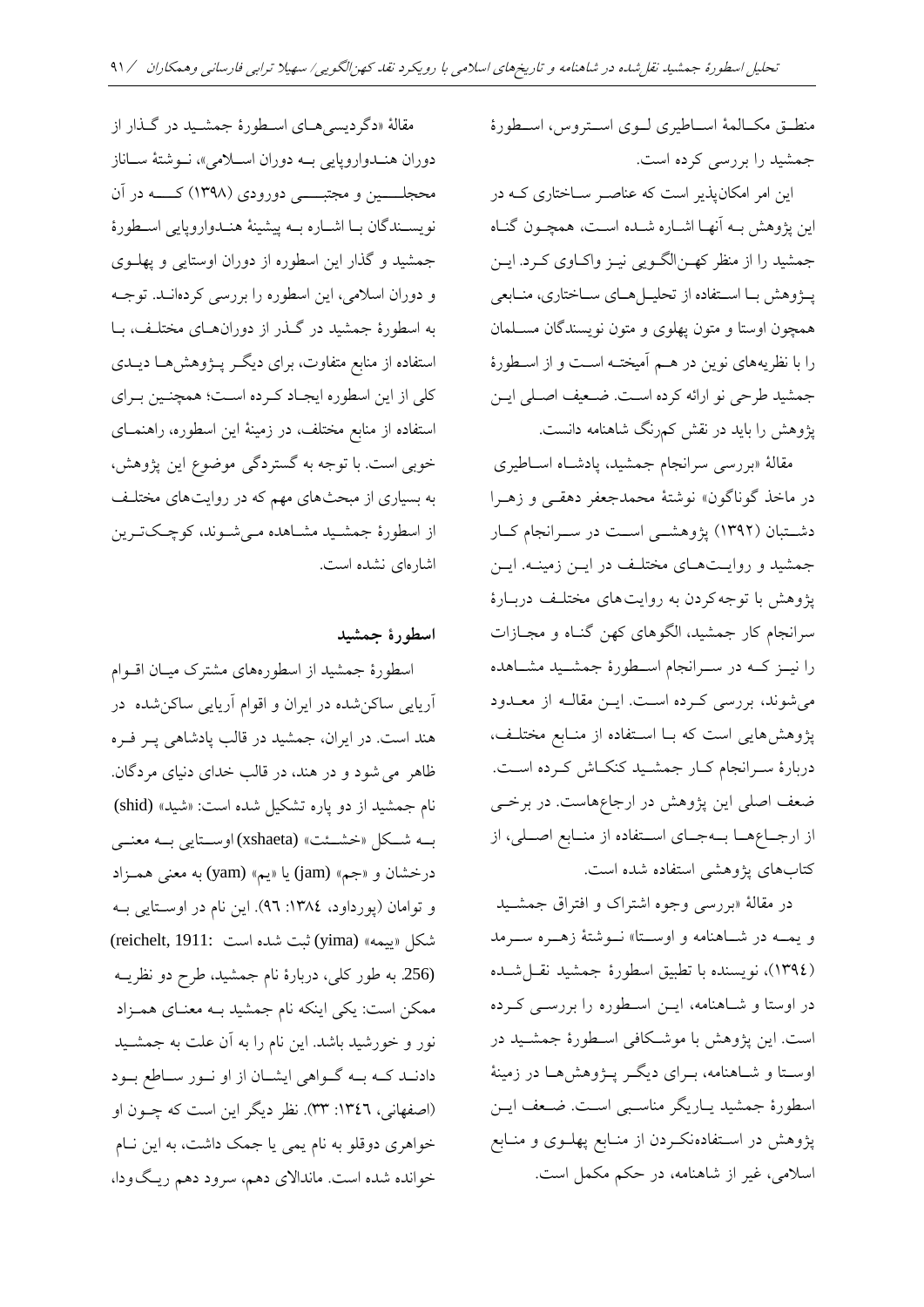به داستان یمـه و خـواهرش یمـی (Yami) اختصـاص دارد. این اسطوره، روایت کنندۀ درخواست یمی از یمه، مبنـیبـر برقـراری ارتبـاط جنسـی میـان آن دو، اسـت  $($ ریگ و دا، ۱۳۷۲: ۱۳۳۹: ۳٤٤).

در روایت پهلوی، اسطورهای نقل شده که در آن جـم با خواهر خود، جمک، ارتباط جنسی برقرار کرده است (روایت پهلوی، ١٣٦٧: ٧). بندهش نیز به این ارتباط اشارهای میکند: از جم و جمک که او را خـواهر (بـود)، جفتی مرد و زن زاده شد (فرنبغدادگی، ۱۳٦۹: ۱٤۹).

در ریسگودا، «یمسه» (Yama) فرمسانروای کشسور ارواح مردگان و فرزند «ویوسوت» (Vivasvat) معرفی شــده اســت (ریــگودا، ۱۳۷۲: ۱۹٤). در گاثاهــای زردشد ، قدایمیتدرین بخدش اوسدتا، ندام پدار جدم «ویوهونت» (Vivahvant) یا همان ویونگهان ثبت شده است (اوستا، ١٣٨٥: ٢٥/١). در بیشــتر منــابع اســلامی، جمشید برادر تهمورث و فرزند ویونگهان دانسته شـده است (طبری، ١٣٨٣: ١١٧/١؛ ابرنبلخبی، ١٣٨٥: ١٠؛ ابسناثیسر، ١٣٨٣: ٢٧/١؛ اصدفهانی، ١٣٤٦: ١٠)؛ امسا در تعدادی از منـابع، همچـون شـاهنامه و تـاریخ گزیــده، جمشید فرزند تهمورث معرفی شده است (فردوسـی، :1366 41/1؛ مستوفی قزوینی، :1381 80(.

براساس مـتن شـاهنامه، پـس از مـرگ تهمـورث، فرزناش جمشدیا حکومد را در دسد گرفد . در منابع مختلف، چه در شاهنامه فردوسی و دیگر متــون نویسندگان مسلمان و چه در اوستا و منابع پهلـوی، از دوران فرمانروایی جمشیا با نام »عصری طالیدی « یداد شده است (اوستا، ١٣٨٥: ١٣٧/١و ٤٧٣و ٤٥٠و ٤٧٣تا 474و490؛ اوسددتا، :1385 .666/2؛ دینکددرد فددتم، :1389 201؛ فرن غدادگی، :1369 137؛ میندوی خدرد، ١٣٥٤: ٤٢: فردوس<sub>دی</sub>، ١٣٦٦: ٤٤/١؛ طبـــــری، ١٣٨٣: 118/1؛ ابنبلخدی، :1385 33؛ ابدن اثیدر، :1383 69/1؛ گر دیزی، ۱۳۶۳: ۳۲و ۳۳).

این دوران، دورانی است که در زیر سـایۀ فرهمنــدی جمشید، مردمان به دور از مرگ و بیماری و بلایا زندگی می کردند. این دوران طلایی دستاوردهای چشمگیری بـه همراه داشت، از ابداع ها و اختراع ها گرفتـه تـا تحـولات اجتماعی. فرهمندی جمشید کـه در شـاهنامه نیــز بــه آن اشاره شده است، با گناه بزرگی که مرتکب مـی شــود، از او گسسته می شود و با روی گردانی بزرگـان از جمشـید، او در جایگاه ضعف قرار می گیرد. ضحاک از وضعیت پیشآمده استفاده می کند و خود را پادشـاه مــی خوانــد و جمشید نیز با برجایگذاشتن تاجوتخت، مجبور به فـرار می شود. درنهایت، پس از صـد سـال آوارگـی، ضـحاک جمشـید را در کنـار دریـای چـین مـیکشـد (شـاهنامه، ۰۱۳٦٦: ۶۱/۱تا۵۲). این روایتی مشابه است که شـاهنامه و دیگدر نویسدناگان مسدلمان، از اسدطورۀ جمشدیا ارائد کردهاند. در بخش های پیش رو، با تطبیق این روایت ها و بررسمی تعمدادی از کهـنالگوهـای موجـود در ایــن روایتها، این اسطوره را تحلیل میکنیم.

# **کهنالگوی نبرد قهرمان و ضد قهرمان، کهنالگووی نبرد خیر و شر**

در تمام اسطوره هـای ایرانـی، اهریمنـان و دیوهـا تداعی کننـدۀ کهـن الگـوی ضـد قهرمـان و نمـادی از نیروهای شرورند. در اسطوره های پیشدادی نیز، نبــرد خیر و شر در نبرد قهرمانان با این ضد قهرمانان، یعنی اهر یمنان و دیوها، نمادینه شـده اسـت. «نبـرد خیـر و شهر» و «تقابسل ظلمست و روشسنایی»، ازجملسه کهن الگو های بسیار مرسوم و مشترک در ادبیات جهان است که با نماد «جنگ قهرمان و ضد قهرمـان» تمثیــل یافته است (طاهری، ۱۳۹۲: ۱۷۰و ۱۷۱).

در اسطورههای ایرانی، جمشـید را بایــد در حکــم قهرمانی فرهمند شناخت که با برتری بر دیوان، بـرای اقوام زیر فرمان خود دورانی طالیی رقم زد؛ اما اسدیر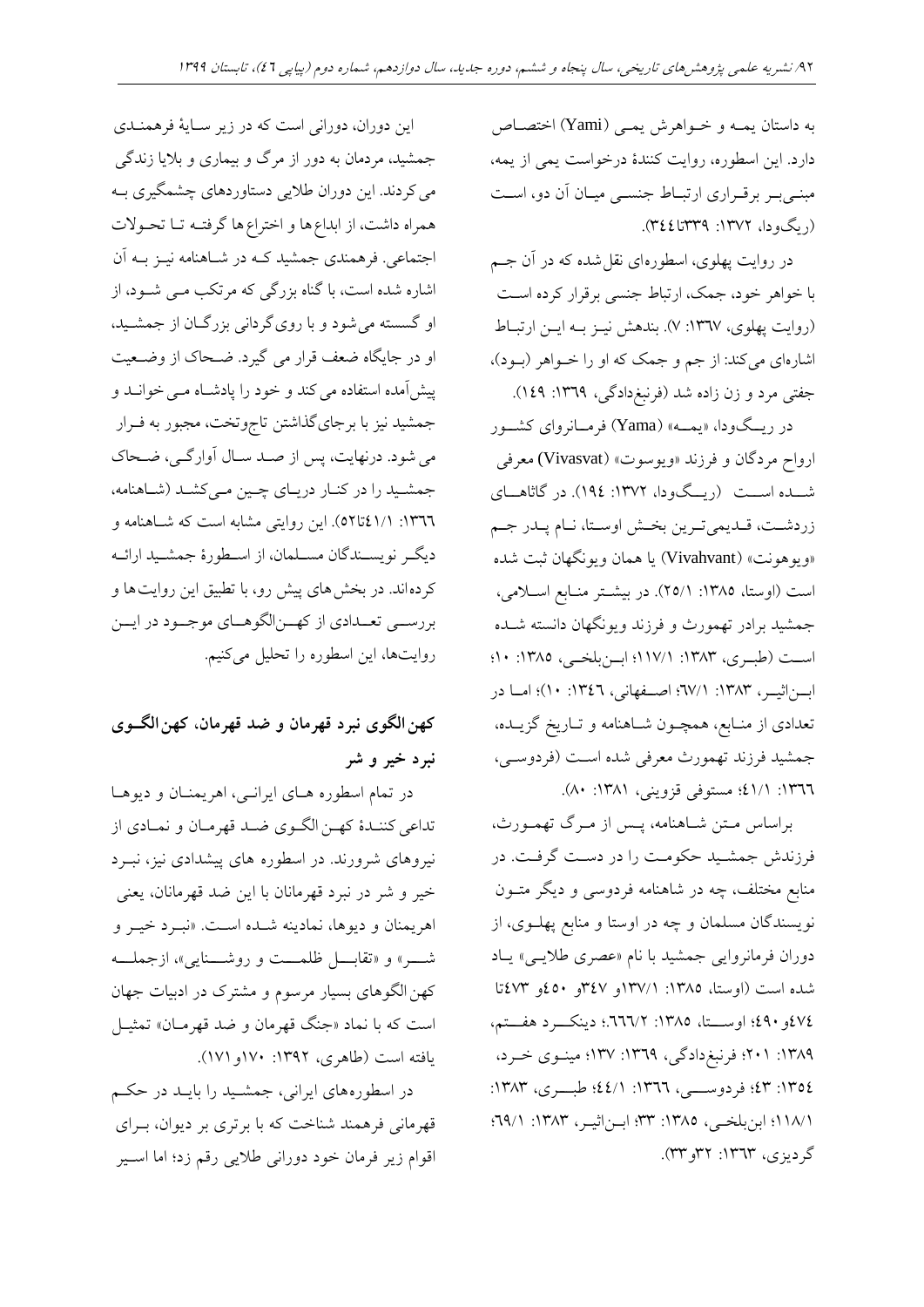نفس یا وسوسه های اهریمنان شد و دست بـه گنـاه آلود و فر مندای خدود را از دسد داد و درنهاید ، ضحاک او را از میان برداشت. در شـاهنامه، بـه نبـرد جمشید با دیوها و اهر یمنان به صورت مستقیم اشــاره نشده است. تنها در بیتهایی، سـاختن بناهـا و انجـام کارهای سخت توسط دیوها و به فرمان جمشید ذکـر شده است (فردوسی، ١٣٦٦: ٤٣/١). در تاریخ قم نیـز آمده است که دیوها به فرمان جم بودند و بــه دسـتور او، به کارهای عمرانی دست می زنند (قمی، ١٣٦١: 73و74(. این روای ا از برتری جمشیا بر دیو دا در این دوران حکایت دارد.

در دیگر منابع بهصورت مستقیم، از نبرد جمشید بــا دیوها و اهریمنان سخن بـه میـان آمـده اسـت؛ ماننـد جمشید به جنگ شیاطین و جن رفت و از آنهـا بسـیار بکشت و زبونشان کرد تا مسخر او شدند و به اطاعت درآمدند (طبری، ۱۳۸۳: ۱۱۸/۱). جمشید بــا اهر یمنــان سرکش جنگ کـرد و بـر آنهـا تاخـت و از افـراد آنهـا کشت تا بر آنها دست یافت و بـه اطاعتشــان درآورد (ثعالبی، ١٣٦٨: ١٤). چون بر تخت سلطنت نشست ب دیوان جنگ کرد و دست آنها را از مردمان کوتاه کرد و آنها را از آبادنی ها بیدون کرد (گردیدی، ۱۳۶۳: ۳۲). جمشیا با دیوان جنگیا و آنها را خوار و زبدون کدرد و دیوان رام او شدند (ابن|ثیر، ۱۳۸۳: ۲۸/۱). ابلیس لعــین برکت را از مردم زایل کرد و نزدیک بود دنیـا نـابود شود؛ پس جم به امر خداوند و راهنمـایی او بــه قصــد منـزل ابلـیس و پیـروان او راهـی شـد و ایـن غائلـه را برطرف کرد (بیرونی، ١٣٨٦: ٣٣٠). جمشید دویست وپنجاه سال به تدبیر کار دیوان و شیاطین مشـغول بـود تا مگان را مسخر خویش کرد و قهر کرد و ایشدان را به کارهای سخت گماشت (ابنبلخی، ١٣٨٥: ٣١).

دربارۀ ذات وجدودی دیو دا، بررسدی نظرید دای مختلف<sub>سی</sub> امکـانپـــذیر اســت کـــه اصـــلیتـــرین و

پذیرفتنی ترین این نظریهها را فردوسی ارائه کرده است: تسدو مسدر دیسدو را مسدردم بسسد شدستاس کسسستی کسسو نسسدارد ز یسست زدان ستسسیاس ه سدس آن کسسد گذشسسست از ره مردمــــــــــی ز دیستسدوان شسسسدهر، مشسسسمرش ز آدمــــــــــی )فردوسی، :1371 296/3و297(.

بنا بر این بیت ها، دیوها را باید مردمانی دانست که یدزدانپرست نبودند. در ایدران پدیش از اسلام، یزدان پرستی به دین های مزدیسن باز می گشت کـه در مقابل ادیان دیویسن قرار میگرفتنا. در اسدطوره دای ایران، نبرد قهرمان و ضد قهرمان همان طور که نمادی از نبرد خیر و شر است، به واقع نمادی از نبرد ایرانسی و انیرانسی نیسز اسست. در میسان اقسوام مختلف هنــدواروپایی، دیوهــا در حکـــم خــدایان شـــناخته می شدند. تنها در میان آریاهای سـاکن شـده در ایــران، دیوها کارکردی وارونه یافتنـد. چـون زردشـت دیــن مزدیسـنی را در ایـران گسـترش داد، بـا آیـینهـای دیویسـنی مقابلــه کــرد. او خــدای بــزرگ و یگانــه را اهورامزدا نامید و دیوهـا را خـوار داشـت و از مسـند خاایی پایین کشیا و با نام نیرو ای شر معرفدی کدرد  $(2; |_{(2)}, 1)$ ۹۲ (. (۱۱/۲)).

داستان جمشید به پیش از ظهور زردشت مربوط است؛ اما روایتهای مختلف در اوستا، از جمشید و دیگر شاهان پیشدادی، از مبارزۀ دائـم آنهـا بـا دیوهـا حکایت دارد؛ بهرای مثال، در زامیادیشت از برتری هوشنگ و تهمورث و جمشید بر دیوها سخن به میان آمده است. در این روایت، جمشید با چیــرهشــدن بــر دیوها آنها را از دارایی، سود، فراوانی، رمه، خشنودی و سرافرازی بی بهره کرد (اوستا، ۱۳۸۵: ۶۸۹/۱). بنابراین طرح دو نظریه در این بـاره ممکـن اسـت: یکی اینکه اسطوره های مبارزهٔ قهرمانان پیشدادی با

دیوها، بعدها با ظهور دین جدیـد زردشـتی، سـاخته و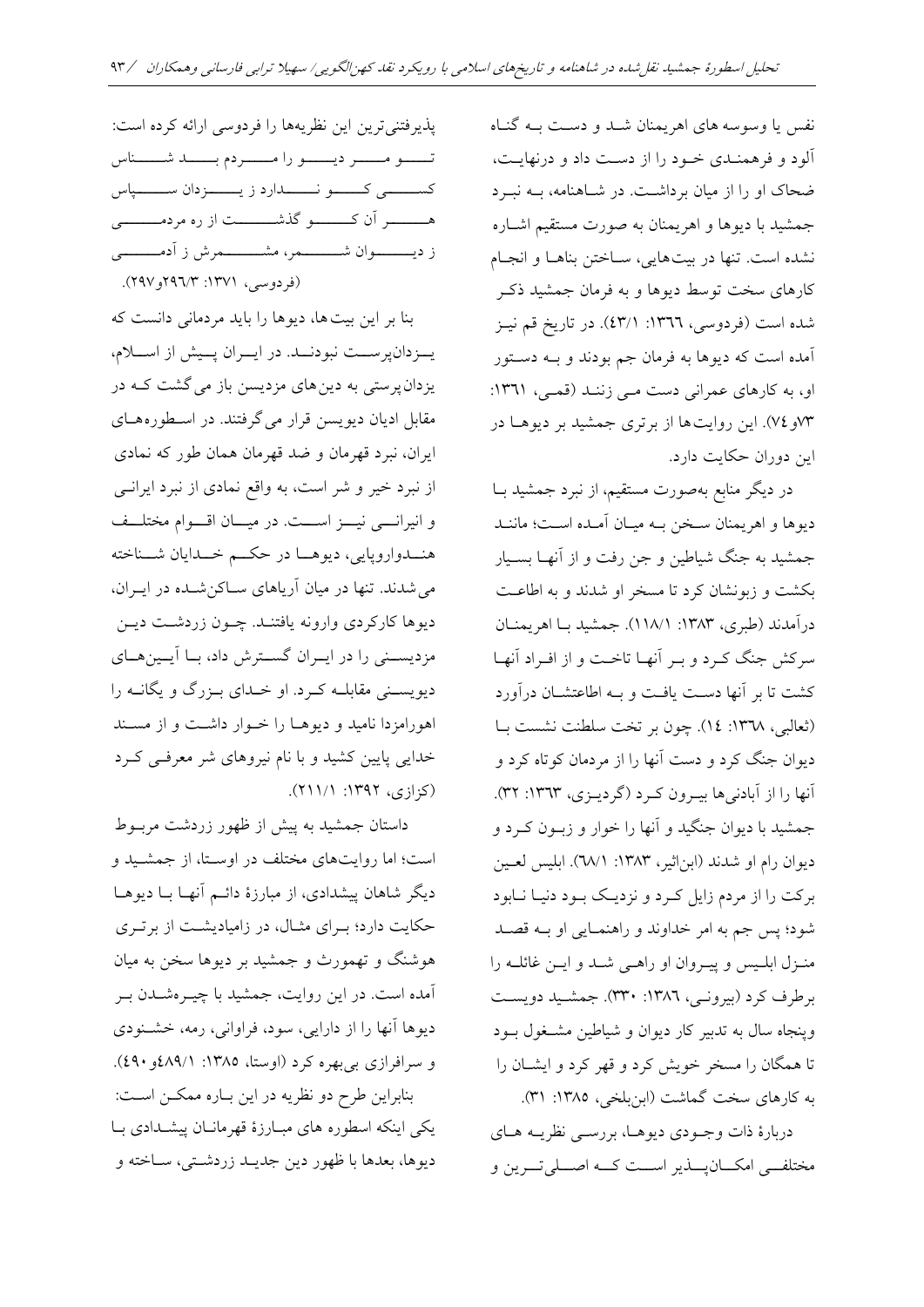پرداخته شد و به روایت های دینسی اضـافه شـد؛ دیگـر آنکه شاهان پیشدادی همچون جمشید، پـیش از ظهـور زردشت اهوراپرست بودند و با دیوها و دیوپرست ها مبارزه می کردند. به طور کلی، دیوها را می تـوان بـه دو دسته دیوهای مینوی و دیوهای انسان گونۀ جهان مـادی تقسدیم کدرد. دیو دای میندوی در برابدر ایدزدان قدرار می گیرند و مردمان برای مبارزه با آنها از خوانـدن نیایش های دینی استفاده می کنند. دستهٔ دیگـر، دیوهــای انسان گونۀ جهان مادی اند که در برابر شاهان و قهرمانان انسانی قرار می گیرند (اکبری مفاخر، ۱۳۹۱: ۳٤).

با توجه به کارهایی که دیوها به دستور جمشید برای او انجام دادند، همچـون سـاختن سـاختمان (فردوسـی، :1366 43/1(، چنین برمدی آیدا کد در ایدن رواید دا دیوهای انسانگونۀ جهان مادی مدنظرند. این مسـئله بـر وجود مردمانی با باورمندای دای متضداد بدا باورمندای شاهان پیشدادی، همچون جمشـید، دلالـت دارد. بنـا بـر آنچه ذکر شد، برتری جمشید بـر دیوهـا و اهریمنـان از پیروزی نیروهای خیر بر نیروهای شر، پیروزی روشـنایی بر تـاریکی و پیـروزی تفکـرات اهـورایی بـر تفکـرات دیویسـنی حکایـت دارد. برتـری جمشـید، در جایگـاه کهن الگوی قهرمان، بر دیوها، در حکم کهن الگـوی ضـد قهرمان، در زیر سایۀ فره ایدزدی دوراندی را بدرای اقدوام آریایی زیر فرمان جمشیا رقم زد کد بایدا از آن بدا ندام دوران طالیی یا آرمانشهری یاد کرد.

## **کهنالگوی آرمانشهر**

چنسمین سسسال سیصدا همسمی رفسست کسسار ندیدنــــــــــــد مــــــــــرگ انـــــــــــدر آن روزگـــــــــار ز رندددددددج و ز باشددددددددان ن ددددددددود آگهددددددددی میـــــان بســــــته دیـــــوان بـــــــهســـــان رهـــــــی بـــــــه فرمـــــــانش مــــــــردم نهــــــاده دو گـــــــوش ز رامستش جهسان با به پسسر آواز نسسوش )فردوسی، :1366 44/1(.

کهنالگوی شهر پردیسدی یکدی از کهدن الگو دای مشترک در تمدام فر ند دای بشدری اسد کد در اساطیر و ادیبان و متبون ادبی اقبوام مختلف بشیر، جلوه دایی نزدیدک بد دم دارد. کهدن الگدوی شدهر پردیسی تصدویری خیدالی، برگرفتد از خداطر ۀ ازلدی انسـان از بهشـت اسـت کـه مهـمترین مضـمون آن، آرزوی تحقق جهانی با وضد بهتدر و آرمدانی اسد (پرهام، ۱۳۸۸: ۱۵۱). شعر پشت دریــا شهریســت، از سهراب س هری و بسیاری دیگر از آثار ادبی و ندری دربارۀ شهر آرمانی، در حکم نمونه ای از آرمـانشــهر، در تفکرات این نویسندگان و هنرمندان مطرح است. این مطلب، نشاندهندۀ حیات این بنمایۀ کهنالگویی تا به امروز است.

امروزه، باستانشناسان در جایجای دنیا به دنبال ایسن آرمانشهر ا، ب حفاری در اعماق زمین و بررسی اعمداق دریاها و اقیانوس ها مشغول اند. سرآمد این شهرها، شـهر گمشدۀ آتلانتـیس (Atlantis) اسـت. افلاطـون در آثـار خود، تیمائوس (Timaios) و کریتیاس (kritias)، به ایــن شهر بسیار متمدن اشـاره کـرده اسـت (افلاطـون، ۱۳۹۸: 1833/3و1834 و 1933تا1942(.

از لحاظ تاریخ تمانی، دوران فرمدانروایی جمشدیا عصری طالیی بود. دورۀ جایای از تمان ک بدا آغداز عصر آهن، رفاه تازه ای را در زندگی انسان پدیدار کرده بود (قائمی، ۱۳۹۲: ۱۹۵). در متون اسلامی که اسطورهٔ جمشید را بررسی کردهاند، به تکاملی اشاره شده است کـه در دوران فرمـانروایی جمشــید در شــیوۀ زیســتن مردمان ایجاد شد و درنتیجه، باعث بهبـود سـطح رفـاه مردمان شد. پیشرفت هایی همچون استفاده از فلزهـا و ساخت ابزار جنگ، بافتن و دوختن لباس، ساختوساز ساختمان ها با کاربردهای متنوع، اسـتخراج جــواهرات، ساخت داروها، تولید مواد خوشبوکننده، پیشـرفت در پزشکی، ساخت کشتی و تحول بزرگی که جمشـید در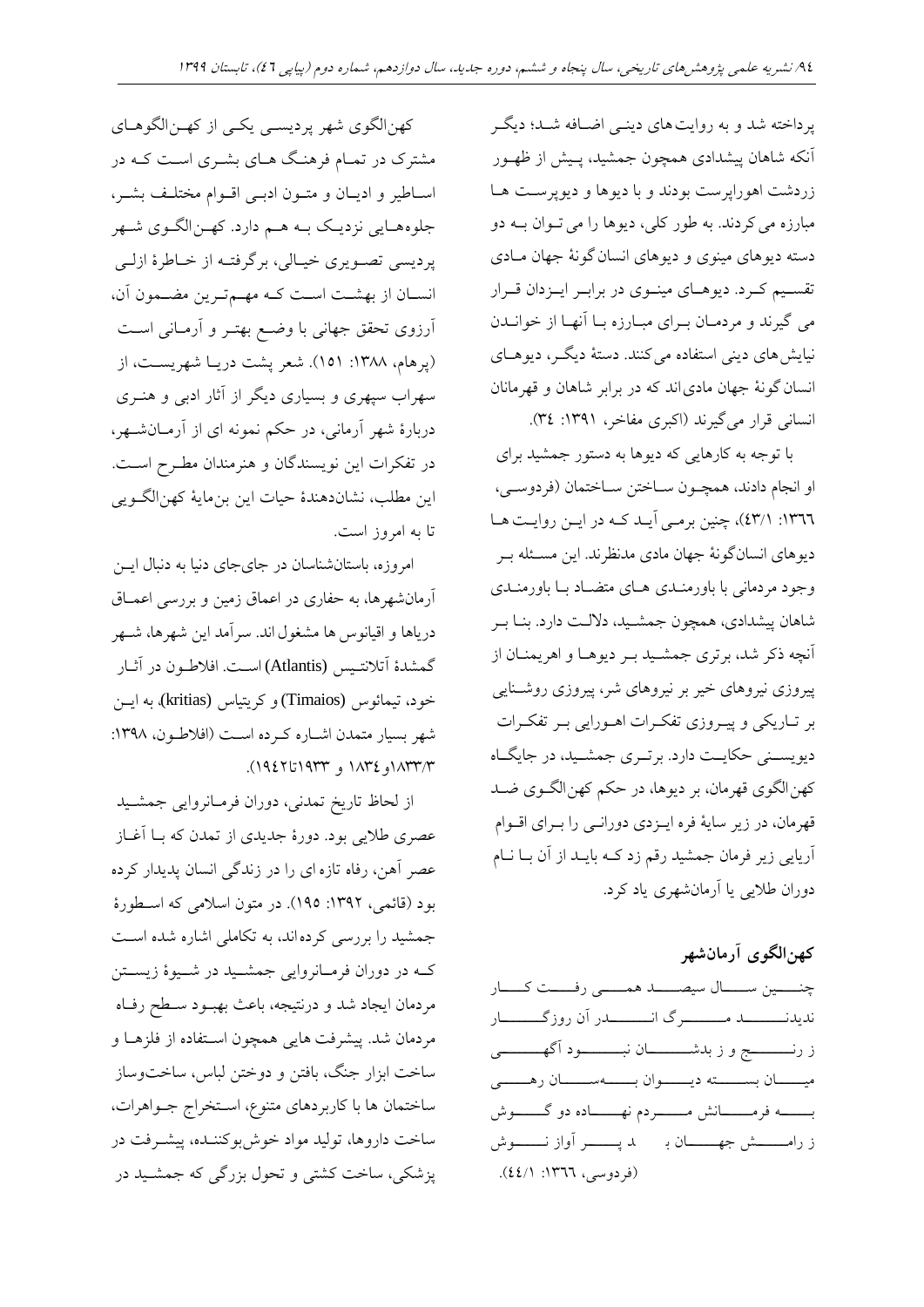سازمان اجتماعی جامعه ایجاد که د (فردوسهی، ١٣٦٦: ٤٢١/١ تا٤٣. طبری، ١٣٨٣: ١١٧/١و١١٨٩؛ ابن اثیــر، ١٣٨٣: ٠١٣٨١؛ ثعالبی، ١٣٦٨: ١٤و١٥؛ مستوفی قزوینسی، ١٣٨١: ۸۰و ۸۱؛ ابرزبلخدی، ۱۳۸۵: ۳۲تسا۳۲؛ بلعمد<sub>ی</sub>، ۱۳۵۳: 180/1). این تحولات ازجمله مهم ترین اموری بود ک در این دوران، سطح زندگی مردمـان را ارتقــا بخشــید. حاصل این اقاامات، آرمدان شدهری بدود کد در متدون مختلف به آن اشاره شده است.

در ادامه، نمونههایی از توصیفهای نویستندگان مختلد را از جدامعۀ دوران جمشدیا مدیآوریدم. در پادشاهی جمشید مردم از گرما، سرما، بیمـاری، پیـری و حسد بر کنار شدند و مردم از پس سیصدوشانزده سال که از پادشاهی او گذشته بود، سیصد سال به سـر کردند که از ایمن سختی ها به دور بودند (طبری، ۱۳۸۳: ۱۱۸/۱). بــه تمـامی ششصدوشــانزده ســال از ملک او، جهـان همچـون عروســي آراســته و همــه آفد دای آسدمانی و زمیندی از جهدان برخواسدت و هیچکس در آن سیصد سال از هیچ رنجمی و دردی و بیماری خبر نداشت و جهانیـان همـه ایمـن و سـاکن بودند در خیر و نعمت (ابنبلخی، ١٣٨٥: ٣٣).

در روز ششم، خردادروز از ماه فروردین، به مردم نوشت و آنها را آگاه کرد که با آنها به شـیوه ای رفتـار کرده است کــه خــدا آن را پســندیده اســت و پــاداش خدایی این بود که خدا مردم او را از گرمـی، سـردی، بیماری، پیری و رشک نگهااری کدرد . مدردم سیصدا سال پس از آن سیصدوشانزده سال نخست بزیستند و در درازای ایـن زمـان، هـیچیـک از آن آزارهـا کـه برشمرده بود، به مردم نرسید (ابناثیـر، ١٣٨٣: ٢٩/١). جمشید دست به دعا برد و از خداوند خواست گرمـا و سرما و بیماری و مر را از مردمان برگیرد. خداای عزوجل بد خداطر نیکوسدیرتی جمشدیا، دعدای او را مستجاب کرد و این آفتها را از زندگی مردمـان دور کرد (گردیزی، ۱۳٦۳: ۳۲و۳۳).

بداران بهنگدام بدر آنهدا مدیباریدا و از غدالت و میوههای نیکو برخوردار می شدند و از ارزانی قیمتها و ایمنـی راههـا و سـلامت امـوال و احشـام خشـنود بودند. از آفتها و از سرمای سخت و گرمای سوزان و بدآمد یا دیگر بیماری ها درامان بودنـد و بــه دور از گرانی، بلیات، کوچیدنها، فتنهها، جنگها، کمیابی هـا، زلزلهها، صاعقهها و دیگر زیـان هـا و تیـرهبختـی هـا بهسلامت میزیستند (ثعالبی، ۱۳٦۸: ۱۵و۱۲).

تعااد بسیاری از نویسناگان مسلمان از این دوران با نام دورانی طالیی یاد کردهانا ک با بیمرگی مردمان همراه بوده است؛ اما برخبی نویسـندگان مسـلمان بـه موضوع عمر طوالنی و بی مرگی مردمان تردیا کدرده - اند و آن را پذیرفتنی نمی داننـد: زیـادی عمـر و دفـع مرگ از مردم و مانند اینها، از اموری است که عقل آن را نمی پذیرد (یعقوبی، ۱۳۸۲: ۱۹۳/۱). گویا باورهای دینی به این نویسندگان اجازه نمی داد روایت هـایی از این دست را بیذیرند.

باور به آرمان شهر دوران جمشید، در اوستا و متون پهلوی نیز مشاهده می شود. در یســن هــا، یشــت هــا و فرگرد دوم وندیداد به این دوران طلایی اشـاره شــده است. براساس متن این بخش های اوستا، در دوران پادشاهی جمشید نه سرما بود و نه گرما، نه گرسـنگی بود و نه تشنگی، نه پیری بود و نه بیماری، نــه مــرگ بود و نه رشک. دیوآفریــد و پــدر و پســر هریــک بــه چشم دیگری، نوجوانی پانزدهساله مـی نمـود (اوسـتا، :1385 137/1 و 347 و 450 و 473تدددددا474 و 490؛ اوستا، ١٣٨٥: ٦٦٦). در متون پهلوی نیز، همچون آثار نویسناگان مسلمان، از دوران فرمانروایی جمشدیا در حکم دورهای آرمانی یاد شده است: جـم فـراخ کــرد، ببالانید و رشـد داد جهـان را و بیاراسـت آفـرینش را بیمرگ، بیپیری، بیتباهی، بدون فرسودگی، فـراخ و پـر از درخشـندگی (دینکـرد هفـتم، ١٣٨٩: ٢٠١). از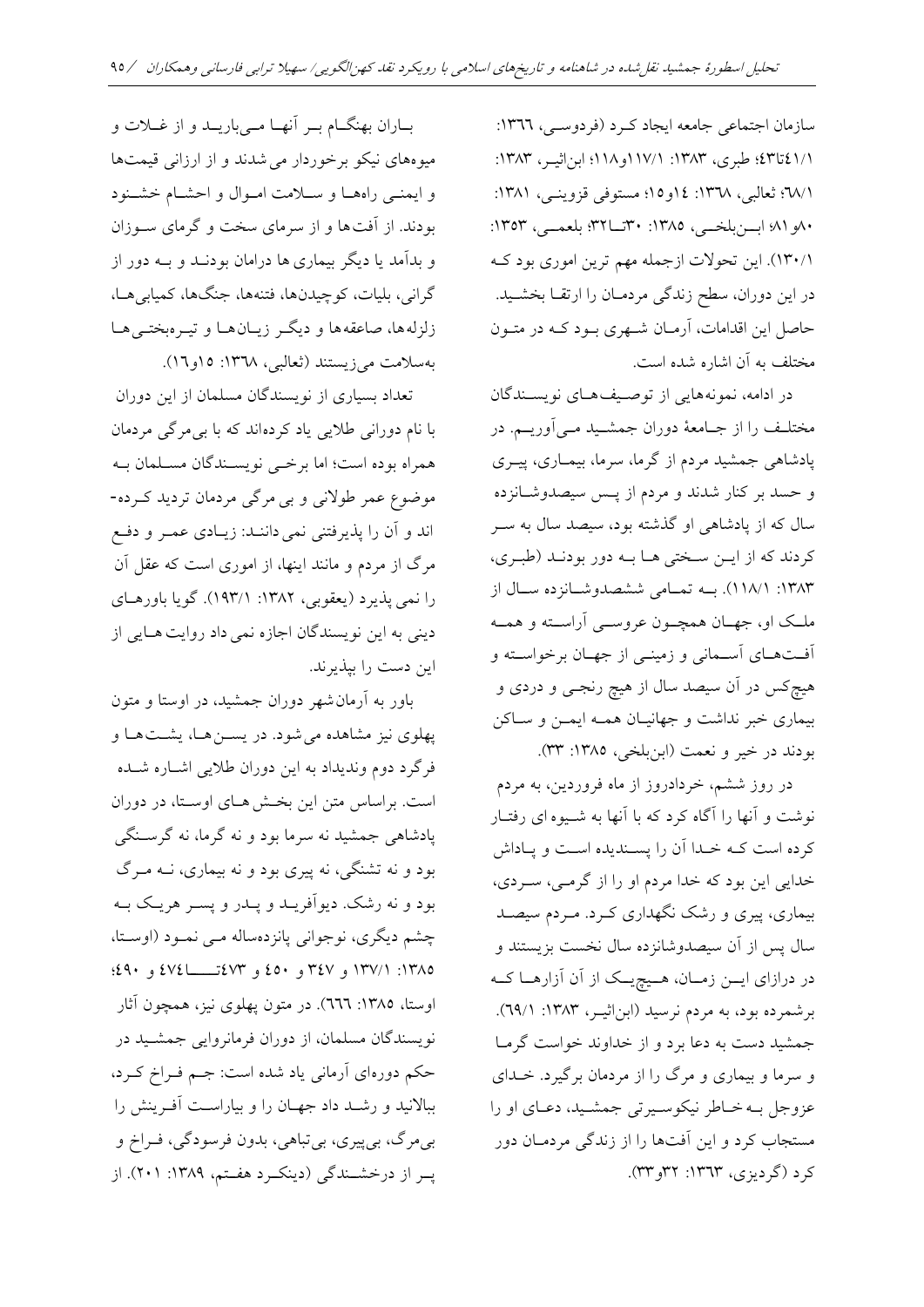جمشید این سودها بود که ششصد سال بهرای تمام آفریدگان اورمزد بی مرگی فراهم آورد و آنها را از درد و پیری و آفت مبرا کرد (مینوی خرد، ١٣٥٤: ٤٣).

**کهنالگوی پرواز**

بسسه فسسر کیسسانی یکسسی تخسست سسساخت چسسه مایسسه بسسدو گسسوهر انسسدر نشسساخت کــــــــه چـــــــون خواســـــــتی دیــــــــو برداشـــــــتی ز هــــــــــــامون بـــــــــــــه گـــــــــــــردون برافراشـــــــــــتی چه در خور شدد دید تابستان میدددان هستندوا نشسددددددددت بددددددددر او شدددددددداه فرمددددددددانروا (فردوسی، ١٣٦٦: ٤٤/١).

کهن الگوی پرواز یکسی از که ن الگوهای اسطورهٔ جمشید است که در شاهنامه نقل شـده اسـت. پـرواز در آسمان ها، از دیرباز یکی از آرزوهـای بشـر بـود. همـین آرزوها بود کـه درنهایـت، بشـر را بـه پـرواز بـر فـراز آسمان ها قادر کرد. ایــن آرزوی بشــر، در اسـطوره هــا و روایستهسای مختلسف خسود را در قالسب پسرواز شخصیت هـای اسـطوره ای همچـون جمشـید و پـااورو کشتیران و کیکاووس در اسطورههای ایرانسی، اتنه در اسطوره های میانرودان، ووئمی در روایت هـای چینـی، نمرود در روایت های سامی و ایکاروس در اسطوره هـای یونان به وز داده است (پروان، ۱۳۹۸: ۹۵تا 11٤). ایس اسطورهها و روایـتهـا از کهـنبودن الگـوی پـرواز در باورمندی انسانهای باستانی نشان دارند.

مسلمان که در روایت هـای دیگـر نویسـندگان و تاریخنگاران اسطورۀ جمشیا را نقل کردهاندا، داسدتان پرواز او بیـان شـده اسـت. جمشـید فرمـود بـرای او گردونهای شیشهای بسازند؛ پـس دیـوان را بـا زنجیـر بدان بست و بـر آن سـوار شـد و بـه آسـمان برآمـد )ابن اثیر، :1383 68/1(. جمشیا بدرای خدود گردوند ساخت و بر آن سوار شد و جــن و شــیاطین او را در

هـوا حمـل کردنـد (بیرونـی، ١٣٨٦: ٣٢٧). جمشـید دستور داد چرخی از آبگین برای او بسازنا و شیاطین را در آن جای داد و بر آن نشست و در هــوا از شــهر خویش از دنباوند تا بابل به یک روز رفت (طبـری، :1383 118/1(. جمشیا آسیاسنگی انار گردن دیدوی افکند و بر او نشست و او را اندر هوا ببرد (گردیــزی، ۱۳٦۳: ۳۲). جمشید فرمان داد ارابه از عــاج و چــوب ساج بسازند و گستردنی دیبـا بــر آن بیفکننــد. بــر آن سوار شد و به اهر یمنان فرمان داد کــه آن را بــه دوش کشنا و میان آسمان و زمین برنا تا او را از دماونا در هوا یک روزه به بابل رسانند (ثعالبی، ۱۳٦۸: ۱۵).

در روایت های بیانشده، ایـن دیوهـا و شـیاطین و اهریمنان اند که جمشید را بر دوش به آسمان می برند. این روایت ها شباهت بسیاری به اسطورۀ تهمـورث و بارهکردن اهریمن توسط تهمورث دارد. تهمورث نیـز با برتری بر اهریمن بر او سوار شد و بـه مـدت سـی سال دور دنیا سفر کرد )اوستا، :1385 449/1(. روایتی مشابه روایت بارهکردن و سـواریگـرفتن از اهـریمن توسط تهمورث، دربارۀ کیومرث نیز نقل شداه اسد )بیرونی، :1386 140(.

دربارۀ پرواز دیوها در آسمان، بایلد به داستان نبرد رستم و اکواندیو، نقل شده در شـاهنامه، اشـاره کــرد. در این اسطوره، اکواندیو رسدتم را کد در خدواب بدود، از زمین بلنا کدرد و بد آسدمان دا بدرد )فردوسدی، :1371 292/3(. ب طور کلی بایا گفد کهدن الگدوی پدرواز در چند اسطورهٔ ایرانی به شکل های مختلف خود را نمایـان کرده است و این روایت ها از آن حکایت دارد که پـرواز تا چه حد ذهن ایرانیان باستان را به خود مشـخول کــرده بود. براساس روایت شـاهنامه و دیگـر منـابع اسـلامی، مردمان پس از مشاهدهٔ اعجاب جمشید، یعنمی پـرواز در آسمان، آن روز را جشن گرفتندا و آن جشدن در حکدم الگویی کهن تا امروز به حیات خود ادامه داده است.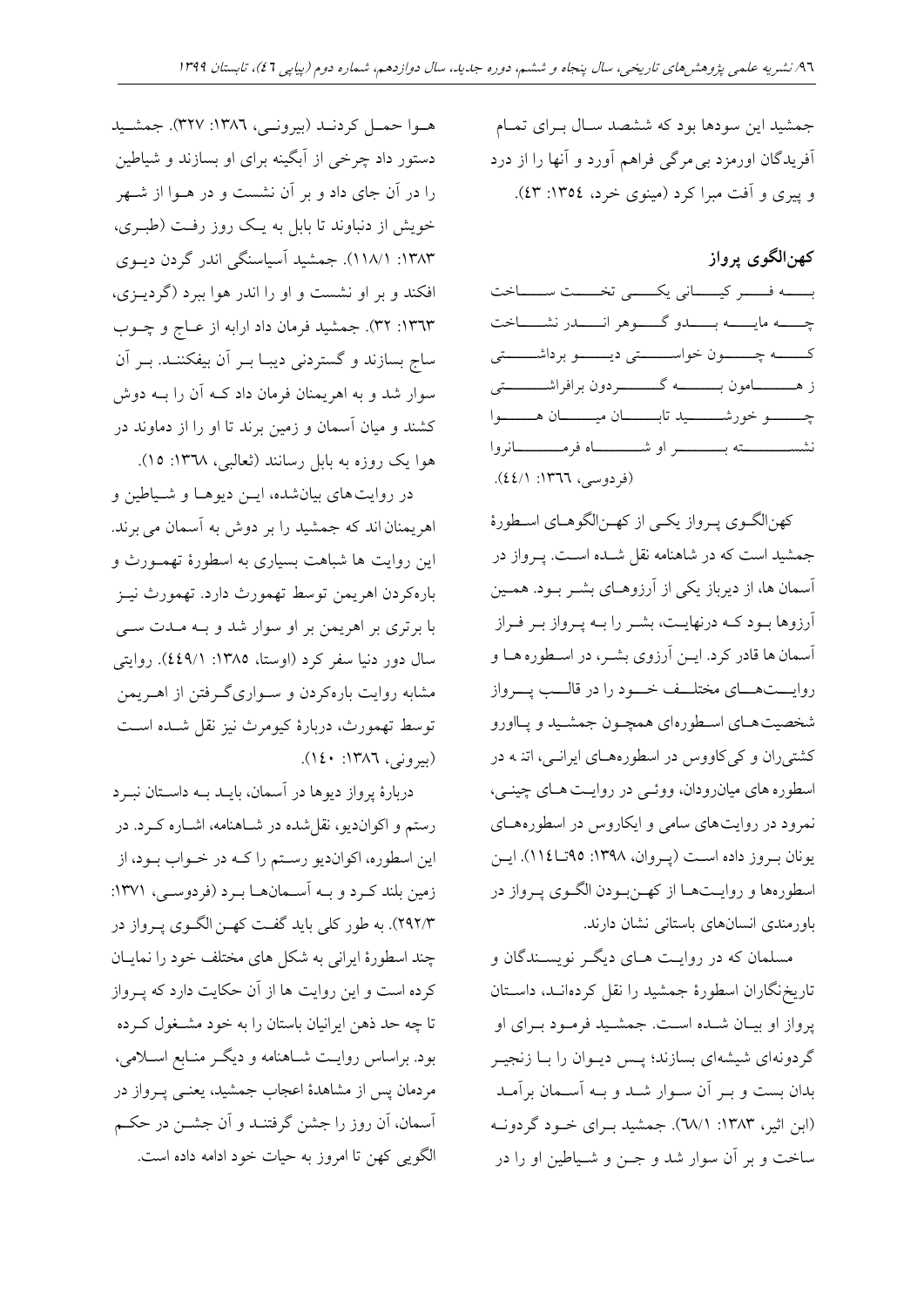فارسنامه جشن نوروز را با تختنشینی جمشید در ارتباط میداند (ابرنبلخی، ۱۳۸۵: ۳۲و۳۳). در تاریخ بلعمی، نویسدناه جشدن گدرفتن ایدن روز را از زمانی می داند که جمشید بـرای رفـع و رجـوع کـار مردمان ب مظالم بنشس و دادگدری فرمدود )بلعمدی، ۱۳۵۳: ۱۳۱/۱). اخبارالطوال نیـز پایـه گـذاری جشـن نوروز را متعلق به دوران پادشاهی جمشید می دان (دینوری، ١٣٨١: ٢٦). آثارالباقیـه نیـز بـا آوردن سـه روایت تجدید دین در این روز بــه فرمـان جمشــید و پرواز جمشیا در آسمان و تخد نشدینی جمشدیا در این روز، جشنگدرفتن ایدن روز را مربدوط بد دوران پادشاهی جمشید میداند (بیرونی، ۱۳۸۲: ۳۲۷).

بر کسی پوشیده نیست که جشن نوروز با تاریخ و فرهنگ چند هزار سـالۀ ایــران پیونــد خــورده اســت. امروزه نیز جشنگرفتن نوروز در حکم سنتی باسدتانی که با نمادها و کهن الگوهای نوزایی و رستاخیز ارتباط نزدیکی دارد، از مهمترین رسدوم فر ند ایراندی بد شمار میآیا. ایدن امدر از حیدات ایدن کهدن الگدو در جغرافیای فرهنگی ایـران حکایـت دارد. آیـین جشــن نوروز، عالوهبر ایران، در دیگر کشور ای حوزۀ تمان ایراندی ازجملد آسدیای مرکدزی، قفقداز، کشدور ای مجوار ایران در غرب و شدرق مثدل عدراق، ترکید ، افغانسـتان، کشـورهای حـوزۀ جنـوبی خلـيجفـارس، پاکستان و حتی مناطق دیگر ازجمله بالکان و شبهقاره نیز جشن گرفته می شود (سازمند، ۱۳۹۳: ٥٥).

# **الگوی کهن عمر طوالنی شاهان و شخصوی هوای اسطورهای**

ازو بسسیش بسسر تخسست شسساهی کسسه بسسود بسدان رنسسج بسسردن چسسه آمسسدش سمسود گهشددددددددت بددددددددرو سددددددددالیان فتصددددددددا یدیـــــــــــد آوریــــــــــده همـــــــــه نیــــــــــک و بـــــــــد (فردوسی، ١٣٦٦: ٥٢/١).

**جشن سال نو در حکم الگویی کهن** بسسسه جمشسسسید بسسسر گسسوهر افششمسساندند مسسمسسر آن روز را روز نـــــــــــــو خواندنــــــــــــد ستمسد سددال ندد و هرمدد زفت دوردین بسسدر آسسسوده از رنسسج تسسن، دل ز کسسین بزرگددددددددان بدددددددد شددددددددادی بیاراسددددددددتنا مـــــــــــی و جـــــــــــام و رامشـــــــــگران خواســـــــــتند چنــــــــــين جشـــــــــــن فـــــــــــرخ از آن روزگـــــــــار بــــــه مــــــــــا مانــــــــد از آن خســــــــروان یادگـــــــار (فردوسی، ١٣٦٦: ٤٤/١).

در جوامـع مختلـف بشـری، گرامیداشــت برخــی از روزها الگویی کهن و تکرارشونده است که از دیربـاز در میان جوامع انسانی مشاهده می شده است. جشن سال نو را نیز بایا در حکم الگویی کهن و تکرارشوناه شدناخ که در فرهنگ های مختلف بشری به شکل های متفــاوت، خود را بروز میدهد؛ برای مثال در یونان باستان، آتنی هـا در ماه هکاتومبایون (Hecatombaion)، مصادف با تیرماه که نخستین ماه سال نزد آنها بود، عید کرونیــا (Cronia). برابر با عیدا سداتورنالیا (Saturnalia (در روم را برگدزار می کردند (دورانت، ۱۳۳۷: ۲۲۲/۲). یهودیان نیز آغاز سال را عید میگیرند و در این روز در بوقها و شـاخهـا می دمند (بیرونی، ١٣٨٦: ٤٢٧). امروزه نیز آغاز سال میلادی در نقاط مختلف جهان جشن گرفته می شود.

گرامیداشــت هرمــزدروز از مــاه فــروردین، روز نخست ماه فروردین، در باورمندی ایرانیان باستان ب دوران پادشاهی جمشید تعلق داشت. این باوری است که علاوهبر شاهنامه، در آثار دیگر نویسندگان مسلمان نیمز مسنعکس شدده اسست. بسمیاری از نویسسندگان مسلمان، جشنگرفتن روز رمزد از مداه فدروردین بدا نام نوروز را در اثر شگفتی مردم از پرواز جمشدیا در آسـمان مـیداننـد (فردوسـی، ١٣٦٦: ٤٤/١؛ طبـری، :1383 118/1؛ ابناثیر، :1383 68/1؛ گردیزی، :1363 ٣٦و ٣٣؛ ثعالبی، ١٣٦٨: ١٥).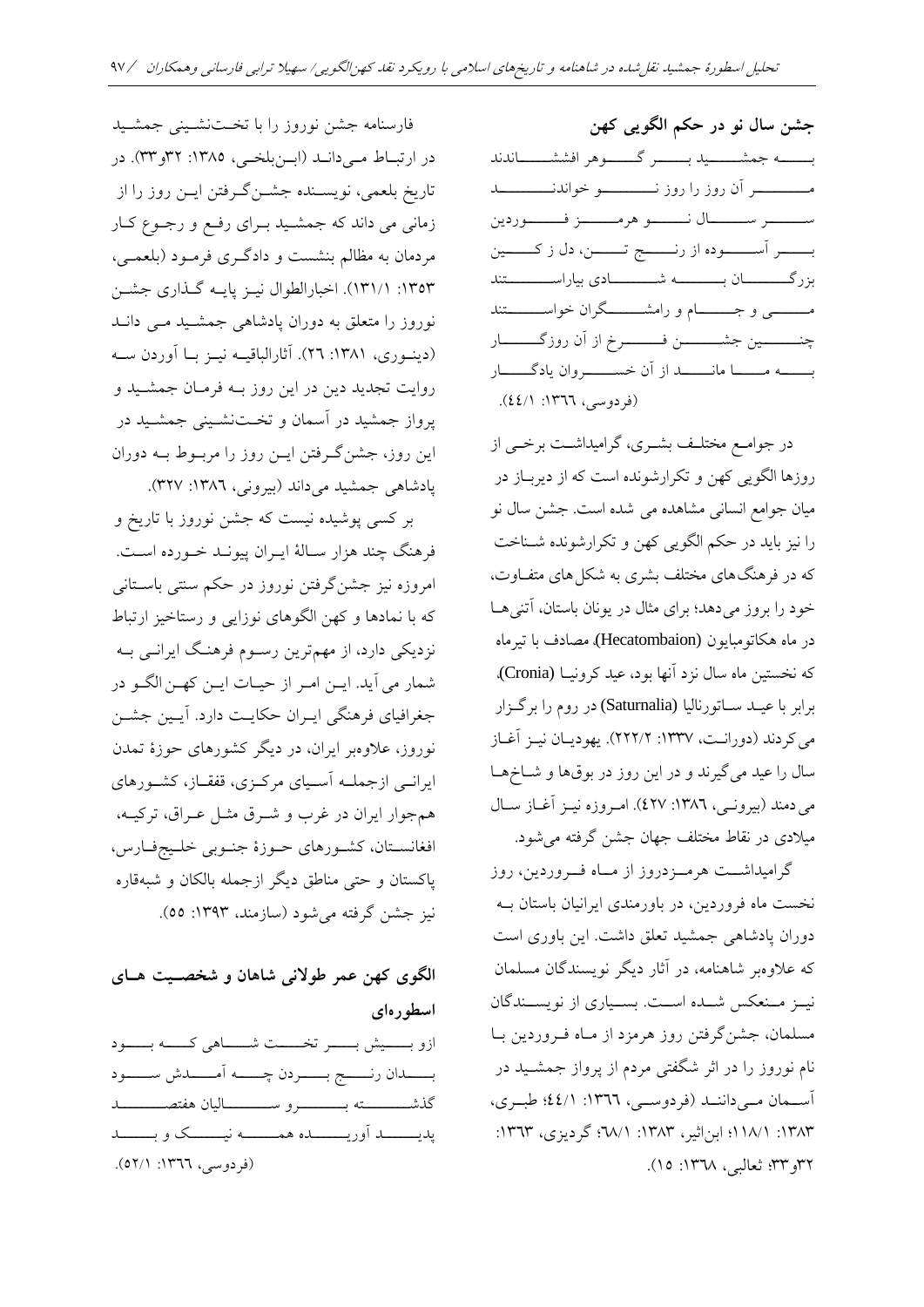عمر طولانی پادشاهان را نباید طول عمر یک انسـان دانست و باید آن را دورهای طولانی از حکومت چنــدین شخصیت دانست که بهصورت نمادین در طول عمـر یـا پادشاهی یک شخصـیت بیـان شـده اسـت. برخـی نویسدناگان، مچدون یعقدوبی، در آثدار خدود بد عمدر طولانی شاهانی همچون جمشید اشاره کردهاند؛ اما طولانیبودن عمر و دفع مرگ را از مسائلی داستهانــد کــه عقل آن را نمیپذیرد (یعقوبی، ۱۳۸۲: ۱۹۳/۱).

دربارهٔ هفتصد سال پادشاهی جمشید، ذکرشـده در شاهنامه، بایـد دانسـت ایــن دوران طــولانی در واقــع بیانکنندۀ دوران پادشاهی چنـدین شخصـیت بـا نـام مشابه یمه، جم یا جمشید است که در دوران طـولانی تبدیل تاریخ به اسطوره، در روایـتهـای مربـوط بـه یادشاهی یک شخصیت نمادینه شده است.

در طول تاریخ، استفاده از نامها یا لقبهای مشترک تازگی نـدارد و در تـاریخ بسـیاری از ملـتها ازجملـه تاریخ ایرانزمین، شاهانی مشاهده میشوند که از نامها یـا لقب های پدران خود استفاده کردهاند؛ برای مثـال شــاهان اشکانی از نام پایه گذار سلسله خود، یعنی اشک، استفاده می کردند و با داشتن این نام بر خود می بالیدنـد (رجبـی، ۱۳۸۳: ۱۲۱). سکه های اشکانی شاهدی بر این ادعاست. بسیاری از پادشاهان اشکانی نام سردودمان خود، ارشک را در سکهها آوردهاند (نصراللهزاده، ١٣٩٥: ١٣٩).

در این میان ممکن است شخصیت های اسطورهای حذف شده باشند و روایت های اسطورهای گـرد یـک شخصیت شکل گرفته باشند. حـذف شخصـیت هـای اسطورهای را در روایتهای نقل شده دربارهٔ پدر فریــدون بــه وضــوح مشــاهده مــیکنــیم. در روایــت نقلشاه دربارۀ نسدب فریداون در بندا ش، چنداین نسل از اجداد فریدون همه پشتدریشت اثفیـان نــام داشته اند (فرنبغ دادگی، ۱۳٦۹: ۱٤۹)؛ امـا در شـاهنامه تنها نام یک شخصیت، یعنی آبتین، برجایمان<mark>ـده و در</mark> این اثر، نام اجااد فریاون و آبتین تدا تهمدورث ذکدر

نشده است (فردوسی، ١٣٦٦: ٦٥/١).

عمر طوالنی در حکم الگویی کهن، در اسطوره دای بین النهرین نیز مشاهده می شود. در لوح بهدسـتآمـده از بین النهرین که به آن نامنامۀ پادشاهان گفتــه مــی شــود، از شاهانی نام برده شده است که چندین هزار سال یا چنــد صد سال حکومت کردهاند (Jacobsen, 1973: 71-89). در اسطوره های ایرانی نیز غیــر از جمشــید و جاودانــانی همچون گرشاسپ، باید به عمر طولانی شخصـیت هـایی مچون ضحاک و فریداون اشداره کدرد . ضدحاک دزار سال )فردوسدی، :1366 55/1( و فریداون پانصدا سدال (فردوسی، ١٣٦٦: ٨٩/١) حکومت کردند.

در دیگر منـابع نویسـندگان مسـلمان دربـارۀ مـدت پادشاهی جمشید چنین روایت شده است: پادشاهی جـم فتصاوشدانزده سدال و چهدار مداه و بیسد روز بدود (طبری، ۱۳۸۳: ۱۱۹/۱)؛ مدت ملک او هفتصدوشـانزده سال بود (ابـنبلخـی، ١٣٨٥: ٣٠)؛ روزگـار پادشـاهی جمشید هفتصدوشانزده سـال و چهـار مـاه بـوده اسـت (ابناثیر، ١٣٨٣: ٦٩/١)؛ پادشاهی جمشید هفتصد سال بود (مستوفی قزوینمی، ۱۳۸۱: ۸۱). فارسـنامه مـدت حکومت جمشید را هفتصدوشانزده سال ذکر کرده است )ابنبلخی، :1385 10(. در کتداب سدنی ملدوک االرض و الانبیـاء یـا همـان تـاریخ پیـامبران و شـاهان نیـز مـدت پادشاهی جمشید هفتصدوشانزده سال ثبت شـده اسـت (اصفهانی، ١٣٤٦: ١٠). تاریخ یعقوبی در ذکر پادشاهان پارس، پادشاهی جمهشاد (جمشید) را هفتصد سـال ذکـر کرده است (یعقوبی، ۱۳۸۲: ۱۹۳/۱).

**کهنالگوی گناه در اثر فریو خووردن از نیروهوای اهریمنی و نقش کهنالگوی سایه** ز گ<del>یتددی سدد بر شدد ا</del>مدد دانشدداس ز ی<mark>سمسستردان بپیچیسسسد و شسمسسد ناسسسسس</mark>یاس گرانمایگددددددددددان را ز لشددددددددددکر بخوانددددددددددا چــــــه مایــــــــه ســـــــخن پـــــــیش ایشــــــان برانــــــد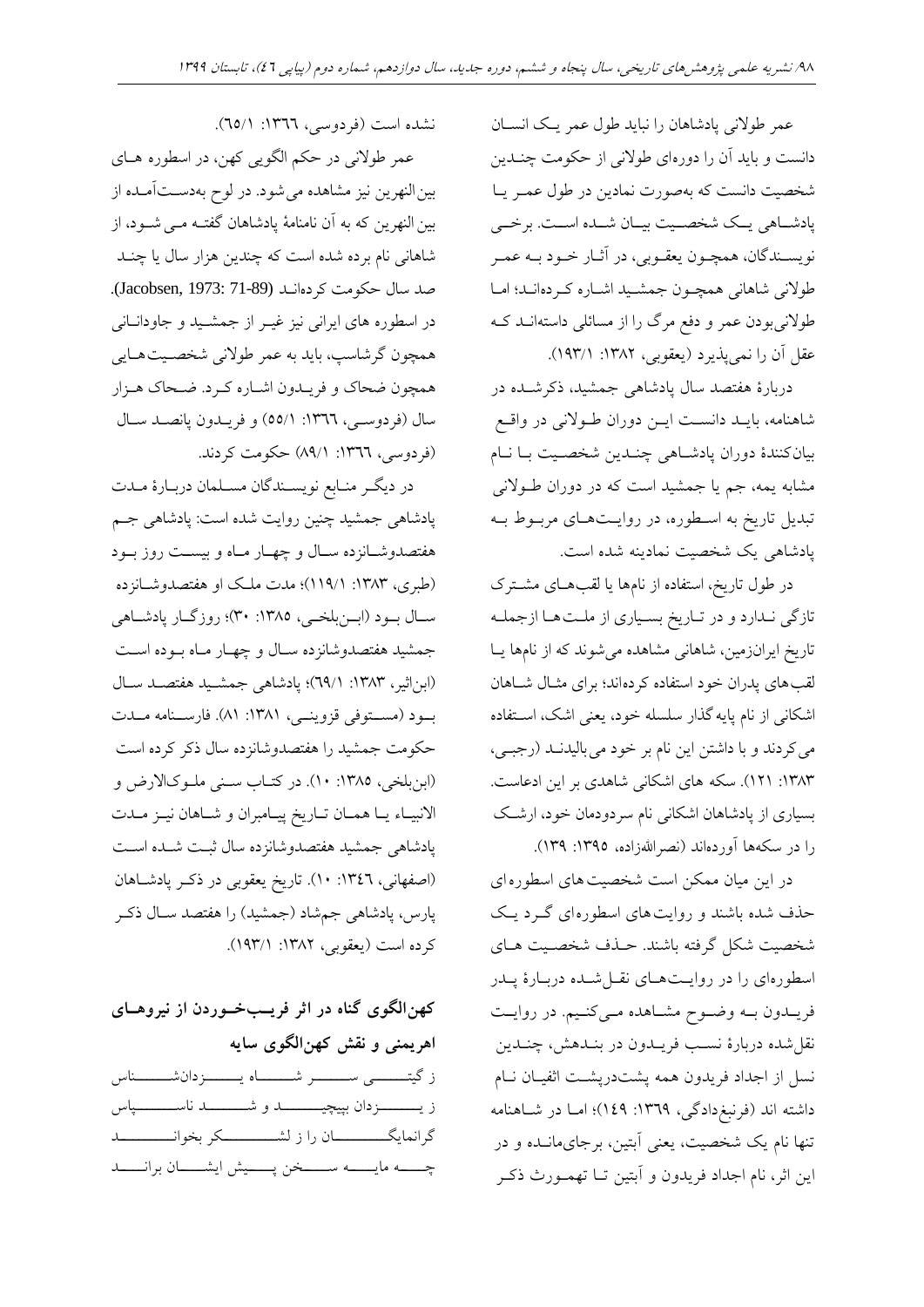چنسمین گفسست بسسا سمسسالخورده مهسسان کـــــه جــــــز خویشــــــتن را نـــــــدانم جهــــــان نددددددر در جهددددددان از مددددددن آمددددددا پایددددددا چسدو مسسن نسسامور تخسست شسساهی ندیسسد جه سان را به خدد وبی مسمن آراسسستم چنـــــــــــانســـــــــت گیتــــــــــى کجـــــــــا خواســـــــتم خــــور و خـــــواب و آرامتـــــان از مــــــن اســـــت همـــــان پوشــــــش و کامتــــــان از مـــــــن اســــــت (فردوسی، ١٣٦٦: ٤٤/١).

کهن الگوی گناه را در اسطوره ها و روایت های دینــ ِ تمامی جوامع مشاهده می کنیم؛ به ای مثبال گنباه آدم و حوا(ع) که در قرآن کریم (طه، ۱۲۰و۱۲۱) بــه آن اشــاره شده است، یکی از روایت هـای دینـی معـروف در ایــن زمینه است. در اسطورههای یونانی نیز بـرای نمونــه بایــد به گناه پرومته (prometheus) در ربودن آتش و سبیردن آن به انسانها و اهانت به قدرت زئوس، خدای خـدایان، از این راه اشاره کرد (اشمیت، ١٣٨٤: ١٤١).

در اسطوره های ایرانی از مشی و مشیانه، جمشید، ضحاک، کاووس و حتی فریاون در حکم گنا کارانی یاد شده است که در اثـر فریـبخـوردن از نیروهـای اهریمن، دست به گناه آلودند. گنـاه را بایــد در حکــم الگویی کهـن و تکرارشـونده شـناخت کـه بخشـی از کهن الگوی سایه را نمایان می کند. سایه دو وجه دارد: وجه منفی و وجه مثبت. انسان با گناهان خـود باعـث می شود وجه خبیث سایه بر وجه نـیکش چیــره شــود (کشاورزی، ۱۳۹۲: ۱۵۱). سایه بخش درونبی و لایۀ ینهان شخصیت ماست که دو جنبه مثبت و منفی دارد (شمیسا، ۱۳۸۳: ۲۲۸). بخشـی از کهـن|لگـوی سـایه، کهدن الگو دای گنداه نخسدتین و شدیطان و دشدمن را شامل می شود (لاندین، ۱۳۸۲: ۲۹۱).

در برخـی روایــتهــا از اسـطورۀ جمشــید، ایــن شیطان ها و دیوها و موجودهـای اهریمنـی انــد کــه در حکم دشمنان آدمدی بدا وسوسد ، جمشدیا را فریدب

می دهند. «شیطان در وی راه یافت و دولت برگشته او را بر آن داشت کی نیت با خدای عزوجل بگردانیـد و جمله مردمان و دیوان را جمع گــرد آورد و ایشــان را گفت معلوم شماست که این مدت سیصد سـال باشـد تا رنج و درد و آفتهــا از شــما برداشــتهام و ایــن بــه حول و قوت و کنش من اس و من دادار و پرودگار شماام باید کی مرا پرستید و معبود خویش مرا دانیـد» (ابنبلخی، ١٣٨٥: ٣٣). پس چون «دیوان رنج خویش بدیدند، پیش ابلیس بنالیدند. او، ابلـیس، خویشـتن را ناصح جمشید ساخت و خویشتن را بهصورت فرشــته به او نشان داد و او را گفت مـرا از آســمان فرسـتادند سوی تو و گویند کار زمین راست کردی. اکنون بـه آسمان آی و کار آسمان راست کن که با خلل است» (گردیزی، ١٣٦٣: ٣٣). ابلیس خـود را فرشـته معرفـی کرد و جمشید را فریفت و جمشید گفـت: مـن خــدا آسمان و زمینم )بلعمی، :1372 46و47(.

در این روایت، ابلیس برای پذیرفتـه شـدن از جانـب جمشیا و فریبدادن او، از کهدن الگدوی نقداب اسدتفاده کرد و خود را در ظاهر فرشتهای نمایان کـرد. در روایـت فردوسی، نامی از اهریمن یا ابلـیس یـا شـیطان بـه میـان نیامده است. درشاهنامه، این بخش تاریک وجودی خـود جمشـید یـا همـان کهـنالگـوی سـایه در وجـود خـود جمشید است که باعث گناه جمشید شده است.

منابعی همچون تاریخ طبری، تـاریخ ثعـالبی، تـاریخ کامل ابناثیر، مجملالتواریخ و القصص و تداریخ گزیداه، به مانند شاهنامه، به نقـش اهریمنــان و شــیاطین در گنــاه جمشیا اشارهای نکردهانا: جمشیا دلش سدخ شدا و مغــرور و خودپســند و متکبــر شــد و بــه زورگــویی و طغیانگری و بیدادگری روی آورد و گفت من پروردگار بزر شدما سدتم . از بنداگی خااوندا روی برتافد و آهنگ دعوی خدایی کـرد (ثعـالبی، ١٣٦٨: ١٧). جـم از روی نادانی و گردن کشمی، بخشایش خلدا به خود را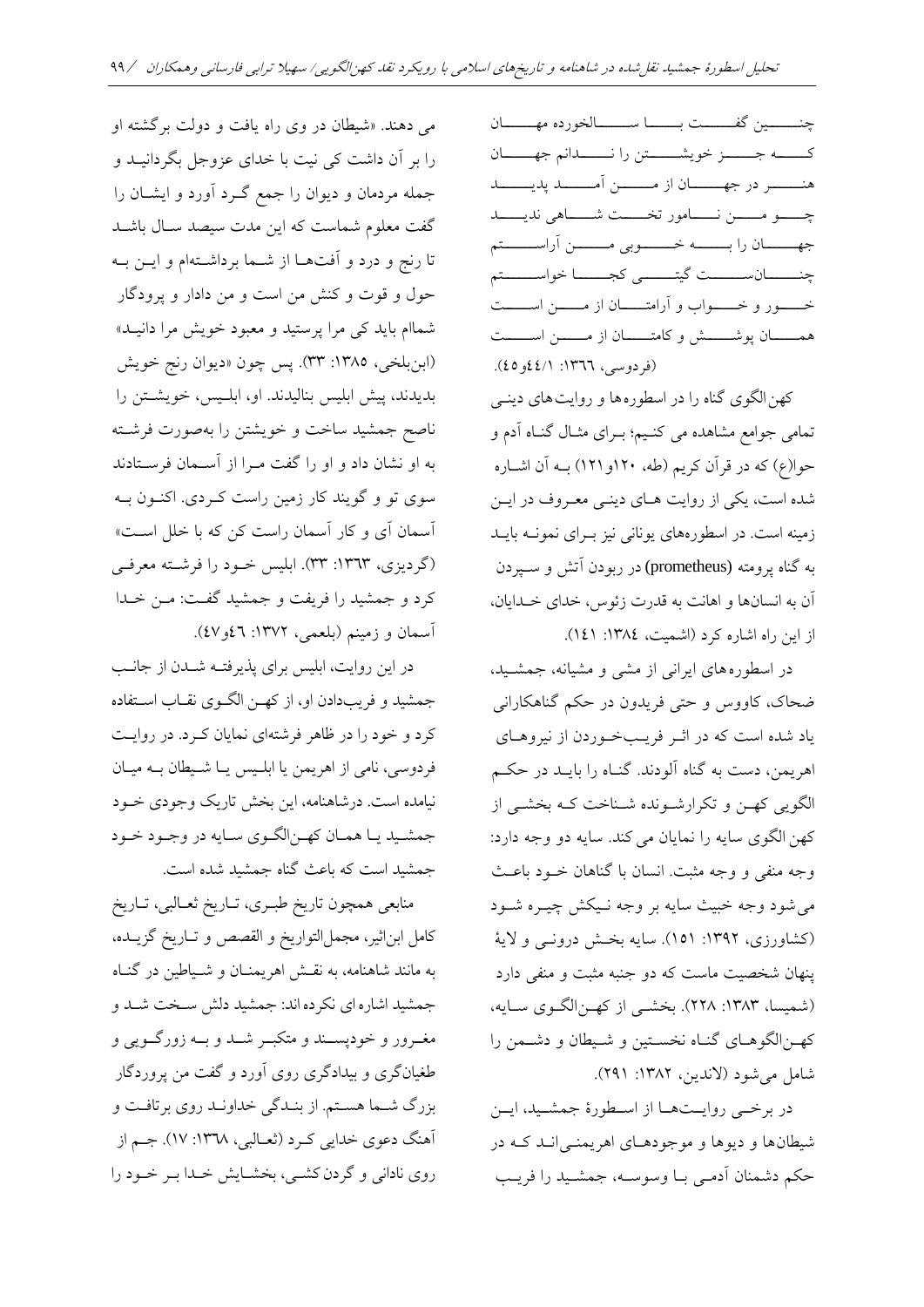پایمال کرد و ناس اسی کرد و مردمان و پریان و دیدوان را گرد آورد و ایشان را آگاه کدرد کد سدرور و سرپرسد ایشان اوست (ابن اثیر، ۱۳۸۳: ۲۹/۱).

جم کفران نعمت خدا کرد و جـن و انـس را فـراهم آورد و خبر داد که سالار و مالک آنهاست و بـه نیــروی خویش بیمـاری و پیـری و مـرگ را از آنهـا دفـع کـرده اسد . او احسدان خداای عزوجدل را انکدار کدرد و در گمراهی فرو رفت و از حاضـران کـس جرئـت جـواب نداشت و مقام او از رونق و جلوه بیفتاد (طبـری، ۱۳۸۳: ۱۱۸/۱). جمشید در آخر کار پادشاهی ناسباس شد و بر خدای تعالی عاصی شد (مجمل|لتـواریخ و القصـص، :1318 39(. جمشیا در آخر کار دعدوی خداایی کدرد و بر شکل خود تمثال ها ساخت و بعدها فرسـتاد و فرمـود تا آن را بیرستند (مستوفی قزوینی، ۱۳۸۱: ۸۱).

علاوهبر شاهنامه و آثــار نویســندگان مســلمان کــه اسطورهٔ جمشد را ذکر کردهاند، در گاثاهـای زردشـت نیز از جم در مقام گناهکار یـاد شـده اسـت (اوسـتا، :1385 25/1(. متن پهلوی مینوی خدرد نیدز بد نقدش اهریمن در گناهکارشدن جمشید اشارههایی مـی کنـد: اورمزد، جمشدیا و فریداون و کداووس را بدی مدر آفرید و اهرمن چنـان آنهـا را تغییـر داد کـه معـروف است (مینوی خرد، ١٣٥٤: ٢٣). در روایت پهلوی نیـز اسطورهای نقل شده است که در آن روان جمشـید بــه علت گناهی که مرتکب شد، در عذاب است. در ایــن اسطوره، گنداه جمشدیا ادعدای آفریننداگی و خلقد جهان ذکر شده است. در ایـن روایـت نیـز بـه نقـش اهریمن و دیوها در گناه جمشید اشاره شده است: زمانیکه لازم بود داناتر باشد، نبود و به راه اهریمن و دیوها ایستاد (روایت پهلوی، ١٣٦٧: ٤٢).

**مجازات گناه در حکم الگویی کهن** چـــــــو ضـــــــحاکش آورد ناگـــــــه بـــــــه چنــــــگ یکایسسسک نسسدادش سسسسخن را درنسسسگ

بسده ارهش سراست در بسده دو نسمیم کسسرد جه ان را از او پــــاک پـــــر بـــــيم کـــــرد (فردوسی، ١٣٦٦: ٥٢/١).

در دین ها و اسطوره ها و باورمندی هـای مختلـف، گناهان مجازاتی را در پـی خواهنـد داشـت. شـخص گناهکار گاه در ایــن دنیــا و گــاه در دنیــای دیگــر بــه مجازات گناهان خود خواهد رسید. گنــاه و مجــازات یا عذاب گناهکار یکی از بنمایه هـای مشـترک اسـت کـه همـواره در شـکلگیـری روایـتهـای دینـی و اسطوره ها نقش کلیدی داشته اسـت. در روایـت هـای دینی، مجازات آدم و حوا(ع) و رانـدهشـدن آن دو از بهشت یکی از روایت های شناخته شده در زمینــه ایــن کهن|لگوست (طه، ۱۱۵تا۱۲٤).

در اسطوره ها نیز گناهکار باید به سزای عمل خود برسد؛ برای مثال پرومته بــه جــرم ربــودن شــعله|ی از آتش خورشید و سپردن آن به انســانهــا و اهانــت بــه قدرت زئوس، خدای خـدایان یونـان، بایـد مجـازات می شا. زئوس ب مجازات گناه انجامشداه، پرومتد را در کوهی به زنجیر کشید که در آنجا عقـابی هــر روز جگر پرومته را مـی دریــد (اشــمیت، ١٣٨٤: ١٤١). در اسطورههای ایرنی نیز این کهن|لگو بارهاوبارها تکـرار شده است؛ برای مثال روایت بندهش از داستان مشبی و مشیانه تکرار دیگری از این کهن الگوست: مشمی و مشیانه پس از دروغبی کـه گفتنــد «درونــد» شــدند و روانشان تا تن پسین محکوم ب ماندان در دوز شدا (فرنبغ دادگی، ۱۳٦۹: ۸۱).

درواقع در روایستهای دینمی و روایستهای اســـطورهای، بیـــان مجـــازات گناهکـــاران بـــرای عبرتآموزی خوانندگان و شنوندگان است. گناهی که جمشیا مرتکب شا، یعنی ادعدای خداایی، در حکدم بدعت و دروغی بزرگ و گمراهکننده شناخته می شود. در میان بسیاری از ملت هـا و دیــز هـا و مـذهب هـا،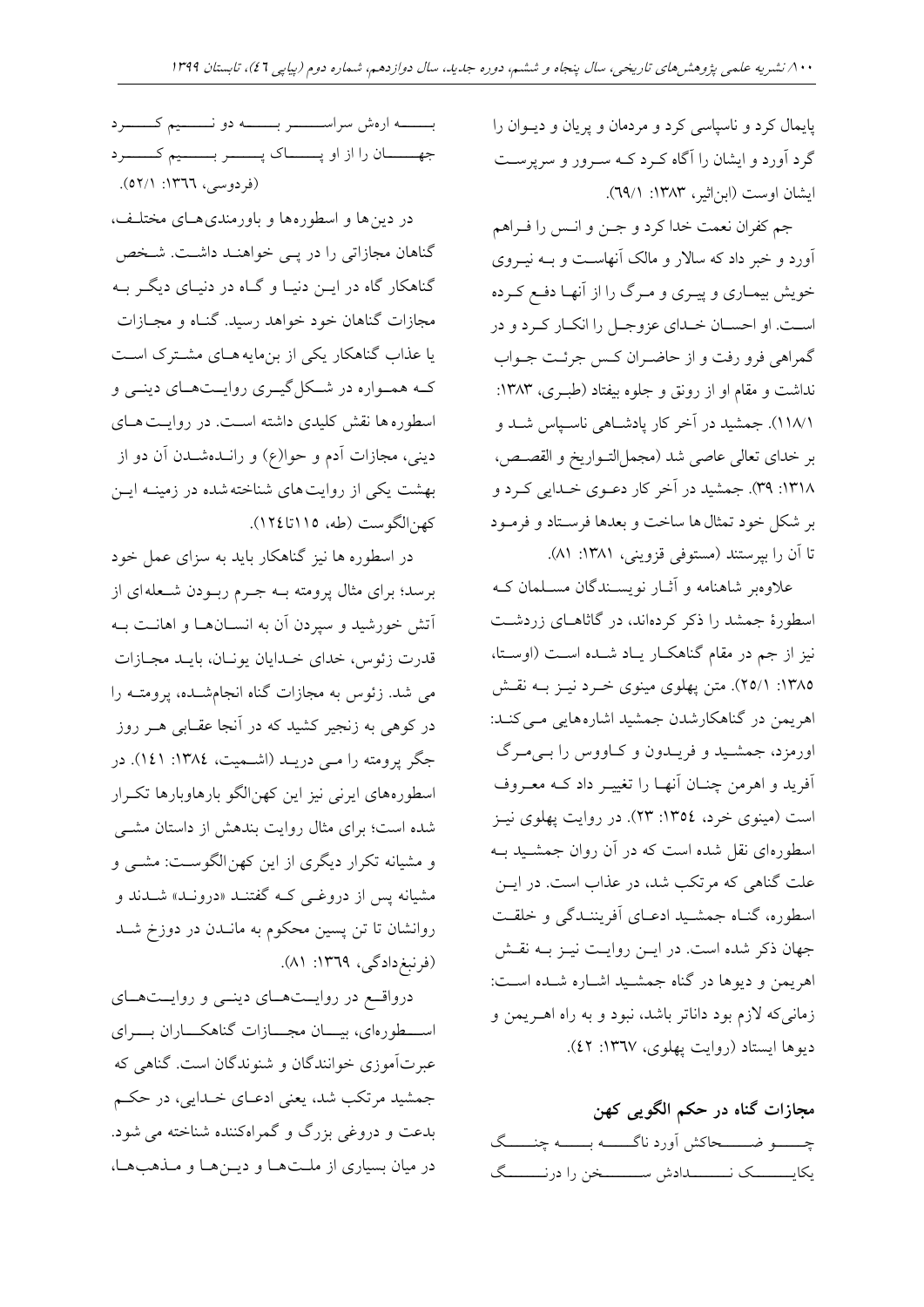مجازات بدعت مرگ است. ایــن موضــوع در جــامعۀ ایرانی پیش از اسالم نیز صادق بود؛ برای مثال بایا بد مجازات بـدعت گــذرانی همچــون مــانی و مــزدک در دورۀ حکوم ساسانی اشاره کرد.

مجازات گناه باید بازدارنده و عبرتآموز باشد. بـر این اساس مجازات جمشید نیـز کـه ادعـای خـدایی کرده و باعتی بزر پایا آورده و مرتدا شداه بدود، باید بسیار پیشگیرانه می بود. متن پهلوی مینوی خـرد گنــاه بــدعتگـــذاری را در زمـــرۀ گـــرانتـــرین و سنگین ترین گناهان آورده است (مینوی خـرد، ١٣٥٤: ٥٢). جمشید که شاهی فرهمند بود، بـرای مجـازات شدن ابتـدا بایـد فرهمنـدي، یعنـی تاییـد و حمایـت ایهزدی، خود را از دست می داد و از تخت پایین کشیاه می شدا؛ سد بدرای او مجدازاتی سدهمگین، مچون دو نیمشان با اره، اجرا شا.

در آثار دیگر نویسـندگان مسـلمان، همچـون شاهنامه، نیز کشتهشدن جمشید به دست ضـحاک، در واقع مجازاتی بود که او در قبال انجام گناه بایـد آن را می پذیرفت. جم کفران نعمت خـدا کــرد، مقــام او از رونق و جلوه بیفتاد و فرشدتگانی کد خداا بد تدابیر امورش گماشت بود، از او دوری گرفتندا و بیوراسدب که ضحاک نام گرفت، این را فهمید و سوی جم آمـد که او را درهم شکند؛ اما جمشید گریخت و بیوراسب بر او دست یافت و امعاء او را درآورد و ببرید و او را اره کرد (طبری، ۱۳۸۳: ۱۸/۱۱و ۱۱۹).

شدیطان در جمشدیا راه یافد ، مردمدان و دیدوان را جمع کرد و ایشان را گفت مـن دادار و پروردگــار شــما هستم، باید مرا بپرستید. همگان از او گریزان شدند؛ پـس ضحاک بر او خروج کرد و جمشیا گریخ و ضدحاک جمشید را نزدیک دریای صین گرفت و با اره به دو نـیم کرد (ابنبلخی، ١٣٨٥: ٣٣و٣٤). جم بخشـایش خـدا بـر

خود را پایمال و ناسیاسی کرد و در ژرفای گمراهی فور رفت. جایگاه او در دید مردمان فرو ریخت و فرشتگانی که خدا ایشـان را بــه یــاری او گماشــته بــود، از گــرد او پراکنده شدند. ضحاک از این کار آگاه شد و رو به سوی جم آورد. جم از او گریخت؛ ولی سپس بیوراسب بـر او چیره شا و دل و روده او را بیدرون کشدیا و او را بدا اره دو نیم کرد (ابن|ثیر، ۱۳۸۳: ۲۹/۱).

ابلیس جمشید را فریفت و جمشـید خلـق را بـه خویشتن خواند. بدان کفری که او آورد، نعمت بـر او زوال آمد؛ پس ضحاک مملکت او را گرفت و جـم فرار کرد تا از پس صد سال ضحاک او را یافت و بـه اره هسزار دندانسه پساره کسرد (گردیسزی، ۱۳٦۳: ۴۳).جمشید دعوی خدایی کرد. چندی نگذشت کـه آتشش بی فروغ شا و حشدمتش فدرو ریخد و فدره ایزدی از او باز گرفتد شدا . ضدحاک بدر او تاخد و جمشـید بگریخـت؛ امـا سـرانجام ضـحاک در کنـار ساحلی جمشید را به دست آورد و دست و پای او را با اره بریا و گفت انا او را در برابر درنداگان افکناندا تا او را با چنگ و دنـدان دریدنـد و خردنـد (ثعـالبی، ۱۳٦۸: ۱۷). کشتن جمشید چنان بود که اره بر سرش نهاد و تا یا به دو نـیم کـرد (بلعمـی، ١٣٧٢: ٤٧). بـه فرمان ضحاک، جمشید را با استخوان ماهی کـه ماننـد اره بود، بـه دو نـیم کردنـد و پـس از آن سـوزاندند (مجملالتواریخ و القصص، ١٣١٨: ٤٠).

همان گونــه کــه مشــاهده شــد، یکــی از وظــایف اسطورۀ جمشید عبرتآموزی بود. جمشید نمـادی از شخصیتی است که به علت ناسیاسی از پروردگــار، از اوج عزت به خاک مذلت افتاد و ایــن خــود، الگــویی کهن است و همان طور که اشاره شد، در روایت هـای مختلف دینی و روایت های اسطوره ای و داستان هـا، بارهاوبارها تکرار شده است.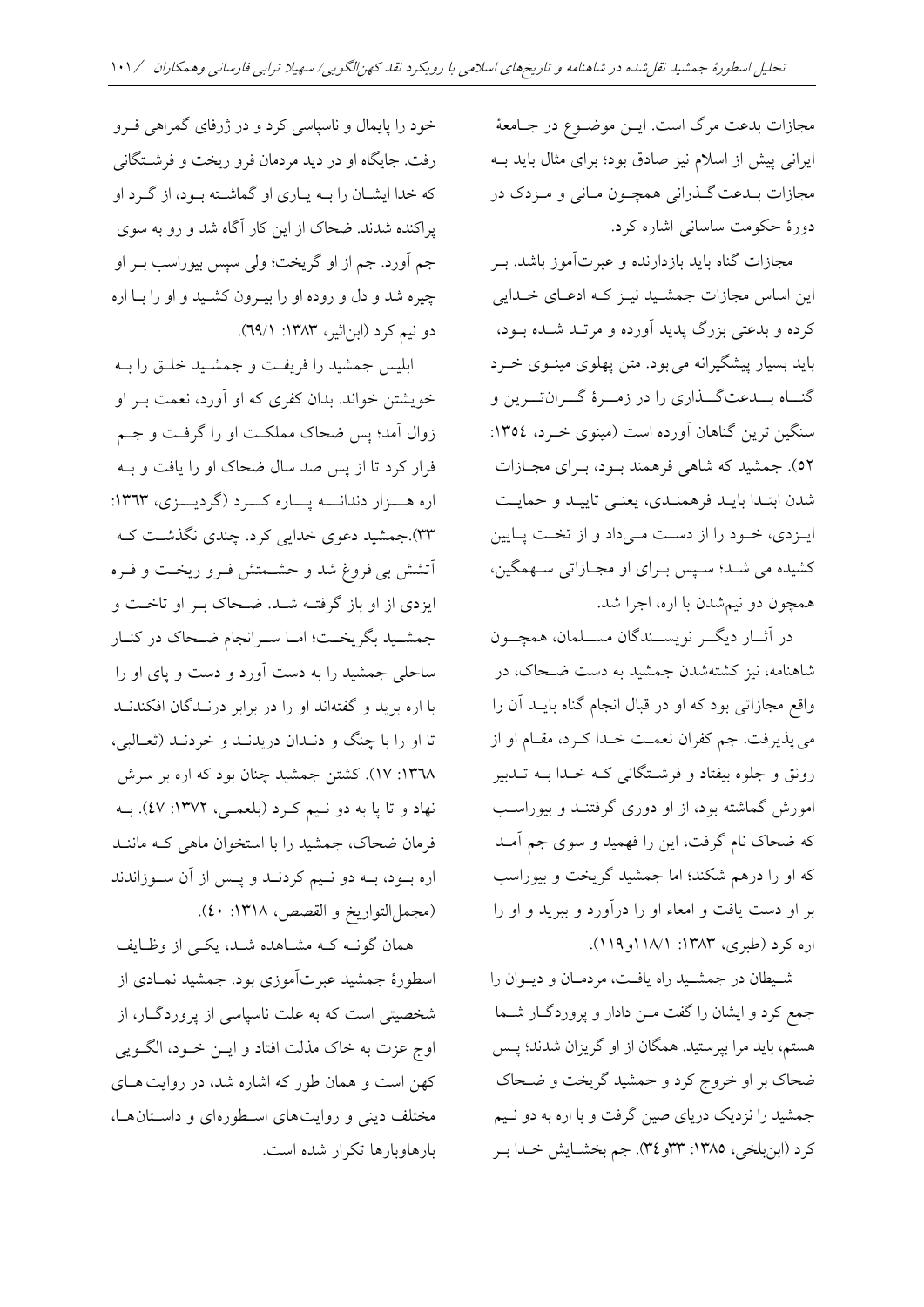**نتیجه**

نتایج بهدستآمده از این پـژوهش حکایـت از آن دارنــد کــه روایــت شــاهنامه و روایــتهــای دیگــر نویسناگان مسلمان دربارۀ اسطورۀ جمشیا بسدیار بد هم نزدیک است و در این روایت هـا، اخـتلاف هـای اندکی دیده می شود. در اسطورۀ جمشید نیز، همچـون بسیاری دیگر از اسطورههای ایرانی، کهن|لگوی نب د خیر و شر در قالب نبرد قهرمان و ضد قهرمان نمادینه شده است.

در این اسطوره، از جمشیا بایا در حکم قهرمدانی ندام بدرد کد در پایدان، اسدیر نفسدانیات شدا یدا بدا فریبخوردن از اهریمنان که نمـادی از بخـش منفـی کهن الگوی سـایه انـد، از راه صـحیح منحـرف شـد و مرتکب گناه بدعت شد. این گنـاه جمشـید مجـازات سنگینی را در پی داشد و آن از دسد دادن تمدامی داشددت ددا و سددرگردانی و مرگددی فجددی بددود. که زالگوهـای گنــاه و مجــازت از مهـــمتـــرین کهن الگوهایی اند که در این اسطوره مشاهده می کنـیم. در این اسطوره همچنین کهـنالگـوی آرمـانشـهر بـه چشم میآیا.

در منـابع مختلـف از دورۀ پادشـاهی جمشـید در حکم دورانی طالیی یاد شاه اسد کد تجلدی بخدش کهن الگوی آرمان شهر در اسطوره هـای ایرانـی اسـت. کهن الگوی پرواز از دیگر کهن الگوهای مهم است کـه در اسطورۀ جمشـید و در منـابع مختلـف نقـل شـده است. نقل این کهن الگو به واقع نمودیافتگی آرزوهای بشد باستانی در زمینۀ پسرواز در آسـمانهاســت. کهنالگوی جشن سال نو از دیگدر کهدن الگدوی دای مهم موجود در این اسطوره است. کهن الگوی جشـن سال نو از کهن الگوهای بااهمیت است کـه در قالـب جشن نوروز، تا به امروز در جغرافیای فرهنگی ایــران به حیات خود ادامه داده است.

الگوی کهن عمر طوالنی برخی از شا ان اسدطوره ای یکی دیگر از کهنالگو ای مهم نقلشاه در این اسدطوره است. این کهن الگو نیز تکرارپذیر است و در بسیاری از اسطوره ها آن را مشاهده می کنیم. به طور کلی با بررسـی کهن الگوهای موجود در اسطورۀ جمشـید و تطبیــق آنهــا در روایت های مختلف، به تحلیل درخور پذیرش از ایــن اسطوره دست مییابیم.

**کتابنامه**

**الف. کتاب .**1 **قرآن کریم** .2 ابن اثیر، عزالاین، )1383**(**، تاریخ کامل، ترجم سیا حسین روحانی، ج،1 تهران: اساطیر. ۳. ابن بلخبی، (۱۳۸۵)، ف*ارسـنامه*، تصـحیح گـای لیسترانج و رینولا آلن نیکلسون، تهران: اساطیر. ٤. اشــمیت، ژوئــل، (١٣٨٤)، فرهنــگ *اســـاطیری* ی*ونان و رم*، ترجمه شهلا برادران خسروشاهی، تهران: روزبهان. ۰. اصـفهانی، حمـزه، (۱۳٤٦)، *تــاریخ پیــامبران و* شاهان؛ سنی ملوک الارض و الانبیاء، ترجمه جعفر شعار، تهران: بنیاد فرهنگ ایران. ٦. امامی، نصرالله، (١٣٨٥)، *مبان<sub>ی</sub> و روش های نقد* ادبی، تهران: جامی. .7 اوسدتا ، )1385(، ترجمد جلیدل دوسد خدواه، ج ۱و۲، تهران: مروارید. .8 بلعمددی، محمددا، )1353(، تدداریخ بلعمددی، بدد تصحیح محمدتقی بهار، ج۱، تهران: تابش. ۹. بهبار، مهبرداد، (۱۳۹۱)، *پژوهشپی در اسباطی*ر *ایران*، تهران: آگه. .10 بیرونی، محمدابن احمدا ابوریحدان، )1386(، آثار *الباقیه*، ترجمه اکبر داناسرشت، تهران: امیرکبیر. ۱۱. پورداود، ابراهیم، (۱۳۸٤)، *گاتها*، تهران: اساطیر.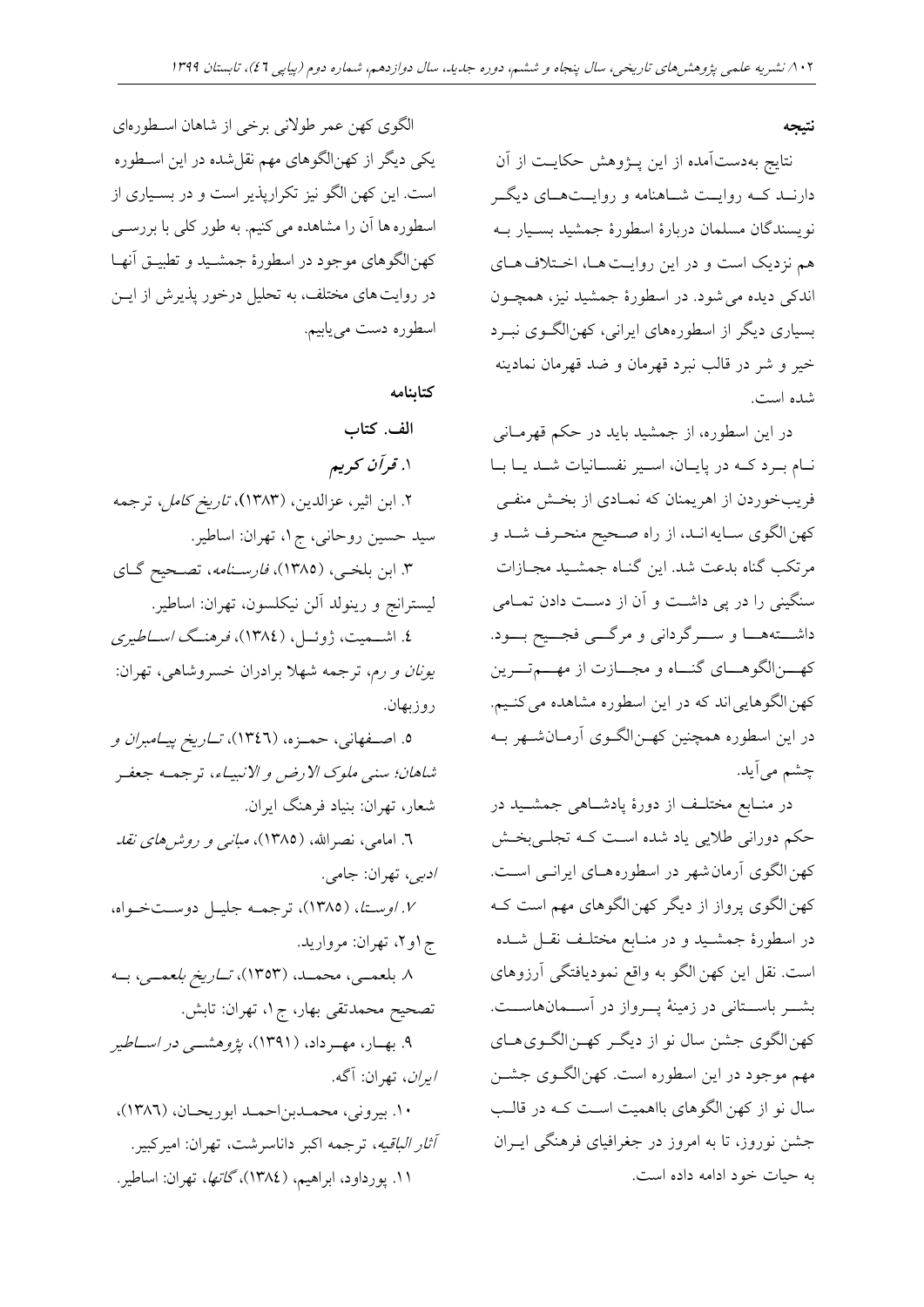۱۲. ثعــالبي، عبــدالملک، (۱۳۶۸)، *تــاریخ ثعــالبي*، ترجمه محمد فضائلی، تهران: نقره. ۱۳. دورانت، ویلیام جیمز [ویل]، (۱۳۳۷)، *تــاریخ* تم*دن*، ترجمه امیرحسین آریانپور و فـتحالله مجتبــائی و هوشنگ پیر نظر، ج۲، تهران: اقبال. .14 دینکددرد فددتم، )1389(، ترجمدد محمدداتقی راشدا محصدل، تهدران: پژو شدکاه علدوم انسدانی و مطالعات فرهنگی. ۱۵. دینوری، ابوحنیفه احمد، (۱۳۸۱)، *اخبار الطوال*، ترجمه محمود مهدوی دامغانی، تهران: نی. ۱٦. رجبی، پرویز، (۱۳۸۵)، *تـاریخ ایـران در دوره* سلوکیان <sup>و</sup> اشکانیان، تهران: پیامنور. ۱۷. ر*وایست پهلسوی*، (۱۳۶۷)، ترجمسه مهشسید میرفخرایی، تهران، مؤسس مطالعات و تحقیقات فر نگی. ۱۸. روتون، کنت نولز، (۱۳۷۸)، *اسطوره*، ترجمـه ابوالقاسم اسماعیلپور، تهران: مرکز. 19 *. ریسگودا*، (١٣٧٢)، بسه تحقیسق و ترجمسه سیامحمارضا نائینی، تهران: نقره. ۲۰. شمیسا، سیروس، (۱۳۸۳)، *انواع ادبی*، تهـران: ۲۱. طبری، محمدبنجریر، (۱۳۸۳)، *تاریخ طبری*، مترجم ابوالقاسم پایناه، ج،1 تهران: اساطیر. ۲۲. فردوســی، ابوالقاســـم، (۱۳۶۲)، *شــاهنامه*، بــه کوششش جللال خــالقی مطلــق، ج۱، نیویــورک: .Bibliotheca Persica ۲۲. -------------------- (۱۳۷۱)، *شباهنامه*، ب کوشش جالل خالقی مطلق، ج،3 کالیفرنیا و نیویورک: بنیاد میراث ایران. ٢٤. فرنبسغ دادگسی، (١٣٦٩)، *بنسا هش،* ترجمسه مهرداد بهار، تهران: توس. .<br>٢٥. قمـي، حســن، (١٣٦١)، *تــاريخ قــم*، ترجمــه حسنبنعلیبنحسنبنعبدالملک قمی، تهران: توس. ج،1 تهدران: سدازمان مطالعد و تداوین کتدب علدوم انسانی دانشگاهها (سمت). ٢٧. گردیسوزی، ابوسسعید عبسدالحی، (١٣٦٣)، زین|لاخبار؛ تاریخ گردیزی، تصحیح عبدالحی حبیبی، تهران: بنیاد فرهنگ ایران. ۲۸. لاندین، ویلیــام رابــرت، (۱۳۸۲)، *نظریــهمـا و* نظام های روان شناسبی، ترجمه یحیبی سیدمحمدی، تهران: ویرایش. .29 مجمددل التددواریخ <sup>و</sup> القصددص، )1318(، بدد تهران: امیرکبیر. تهران: بنیاد فرهنگ ایران. فر هنگے ِ. **ب. مقاله** ص ٣٣تا ٦٤.

۲٦. کزازی، میر جلالالدین، (۱۳۹۲)، *نامه باستان*،

میترا.

تصحیح ملکالشعرا بهار، تهران: کلاله خاور. .30 مستوفی قزویندی، حمدااهلل بدن ابدی بکراحمدا، (۱۳۸۱)، *تاریخ گزیده*، به اهتمام عبدالحســین نــوایی، .31 مینوی خرد، )1354(، ترجم احمدا تفضدلی، ۳۲. یعقسوبی، احمسد، (۱۳۸۲)، *تساریخ یعقسوبی*، ترجمـه محمـدابراهيم آيتــي، ج١، تهــران: علمــي و ۳۳. یونگ، کــارل گوســتاو، (۱۳۹۷)، *نــاخودآگــاه* جم*عی و کهن*کهـن االگوهـا، ترجمـه فرنـاز گنجـي و محماباقر اسمعیلپور، تهران: جامی. ۳٤. اکب ری مفــاخر، آرش، (۱۳۹۱)، «بنیادهـــای اســاطیری و حماســی داســتان دیــوان مازنــدران در شاهنامه»، *پژوهشهنامه ادب حماس<sub>تی</sub>، س۸* ش ۱۶، ۳۵. پروان، حمیده و محمود رضایی دشت ارژنــه، (۱۳۹۸)، «بررسی تحلیلی تطبیقی اسطوره های پرواز (کسی کساووس، نمسرود، ووئسی، ایکساروس، اتنه»، پژوهشن*امه ادب حماسی*، س۱۵، ش۱، ص۹۳تا۱۱۸. ۳٦. پرهـــام، مهـــدی و فـــرزاد قـــائمی، (١٣٨٨)، »کهنالگوی شدهر پردیسدی و اندواع نمود دای آن در